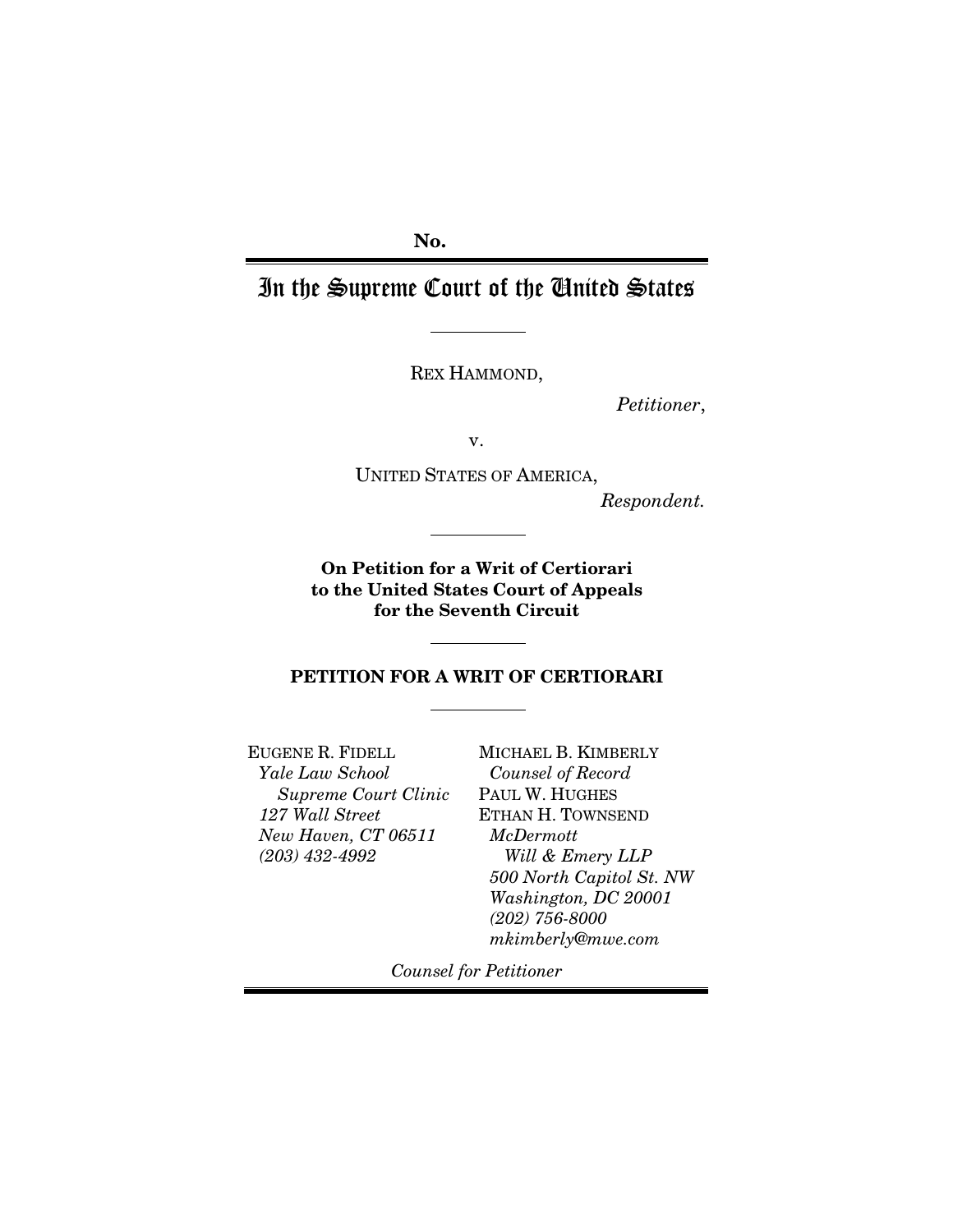#### QUESTIONS PRESENTED

<span id="page-1-0"></span>1. In *Carpenter* v. *United States*, 138 S. Ct. 2206 (2018), the Court held that the government's use of an individual's historical "cell site location information" (CSLI) to determine his past movements over a lengthy period of time constitutes a search within the meaning of the Fourth Amendment, requiring a warrant. But the Court expressly left open the question whether a government agent's use of "real-time CSLI" to track a person in real time likewise constitutes a search. *Id*. at 2220. The question reserved in *Carpenter*—over which lower courts are divided—is the first question presented here:

Whether a government agent's direction to a wireless carrier to send a signal to a person's phone, so that the phone reveals the person's precise location and movements in real time is a search within the meaning of the Fourth Amendment.

2. In *Illinois* v. *Krull*, 480 U.S. 340 (1987), the Court held that the good faith exception to the exclusionary rule prevents exclusion when officers have acted "in objectively reasonable reliance on a statute" that was subsequently found unconstitutional. *Id*. at 349. But the Court "decline[d] the State's invitation to recognize an exception for an officer who erroneously, but in good faith, believes he is acting within the scope of a statute." *Id.* at 360 n.17. The question reserved in *Krull*—over which lower courts again are divided—is the second question presented here:

Whether a government agent's good faith but objectively incorrect reading of a statute prevents the exclusion of constitutionally tainted evidence in a criminal trial.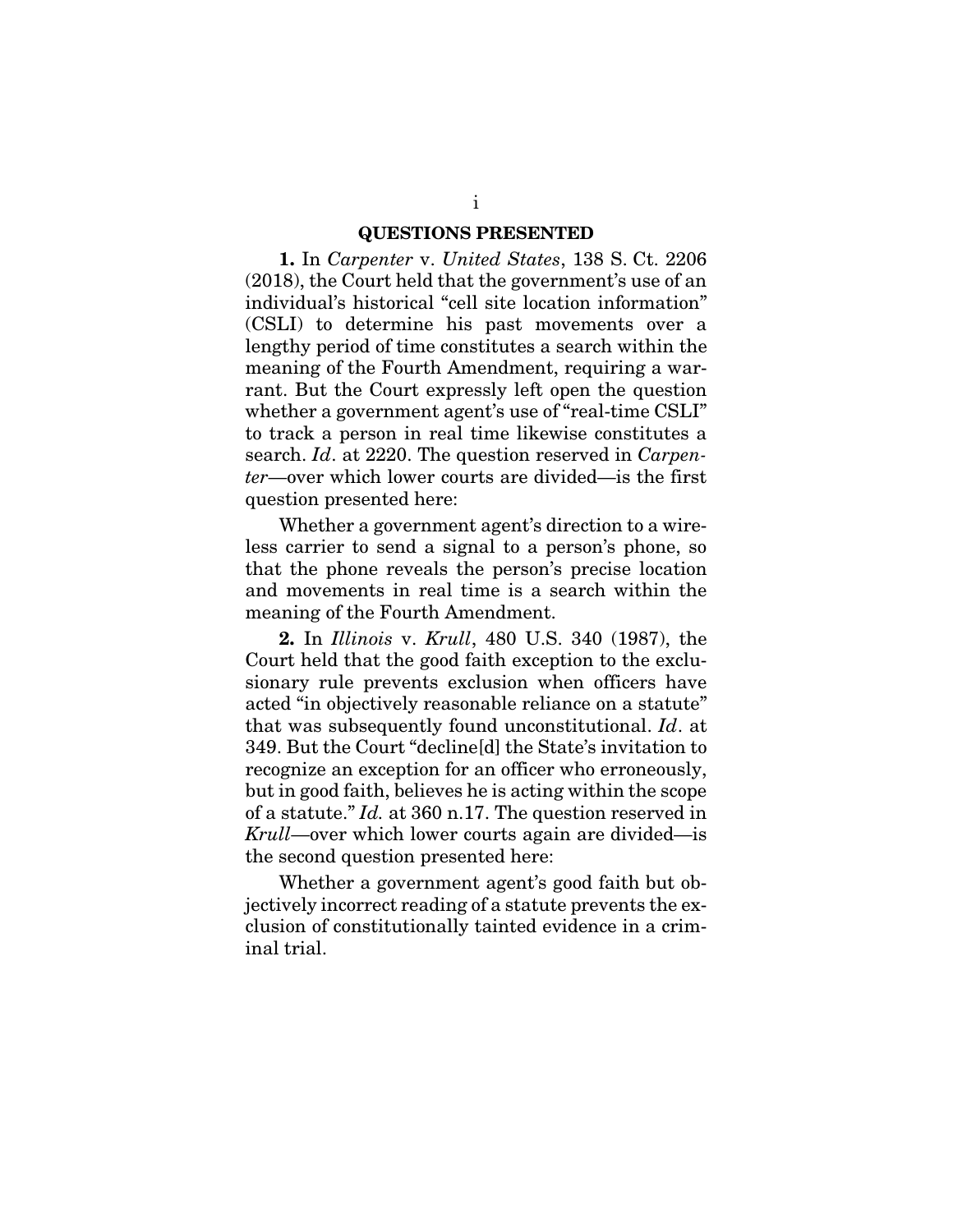# **TABLE OF CONTENTS**

| A. Legal and technological background2                    |
|-----------------------------------------------------------|
| B. Factual and procedural background4                     |
|                                                           |
|                                                           |
| B. There is a 5-4 split on the second question $\dots 12$ |
| C. The questions are exceptionally                        |
| important and analytically connected 18                   |
|                                                           |
|                                                           |
|                                                           |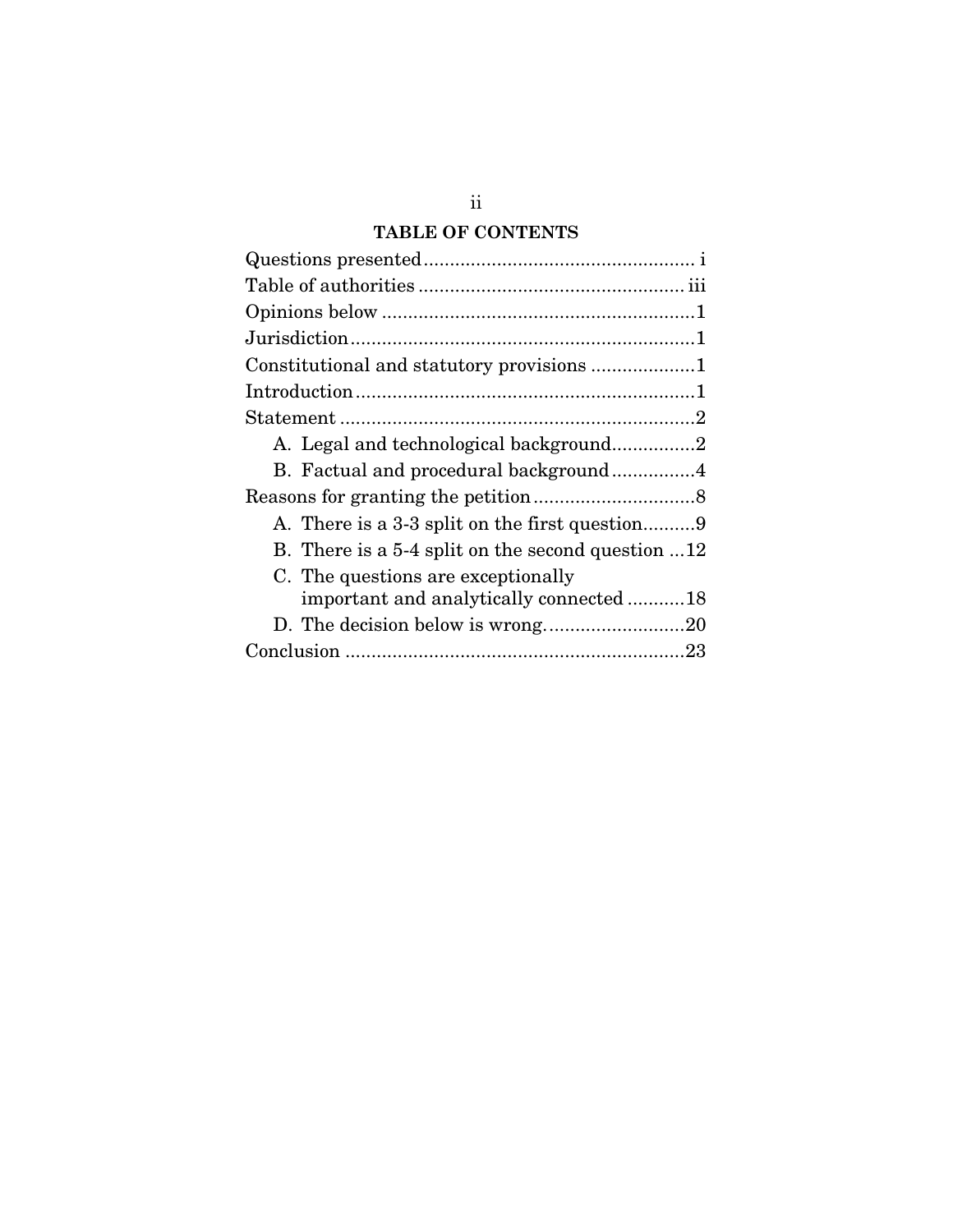# TABLE OF AUTHORITIES

# <span id="page-3-0"></span>Cases

| In re Application for an Order Authorizing  |
|---------------------------------------------|
| the Installation & Use of a Pen Register &  |
| Directing the Disclosure of Telecomms.      |
| Records for the Cellular Phone Assigned     |
| the No. [Sealed],                           |
|                                             |
| In re Application for Pen Reg. & Trap/Trace |
| Device with Cell Site Location Auth.,       |
| 396 F. Supp. 2d 747 (S.D. Tex. 2005)22, 23  |
| In re Application of U.S. for an Order      |
| Authorizing Disclosure of Location Info. of |
| a Specified Wireless Tel. (Maryland Real-   |
| Time Order),                                |
|                                             |
| In re Application of the U.S. for an Order  |
| Authorizing the Installation and Use of a   |
| Pen Register Device, a Trap and Trace       |
| Device, & for Geographic Location Info.,    |
|                                             |
| Camara v. Municipal Court of City and       |
| County of San Francisco,                    |
|                                             |
| Carpenter v. United States,                 |
|                                             |
| Commonwealth v. Almonor,                    |
| 120 N.E.3d 1183 (Mass. 2019)3               |
| Commonwealth v. Pacheco,                    |
| 227 A.3d 358 (Pa. Super. Ct. 2020) 3, 4     |
| Horton v. California,                       |
|                                             |
| Illinois v. Krull,                          |
|                                             |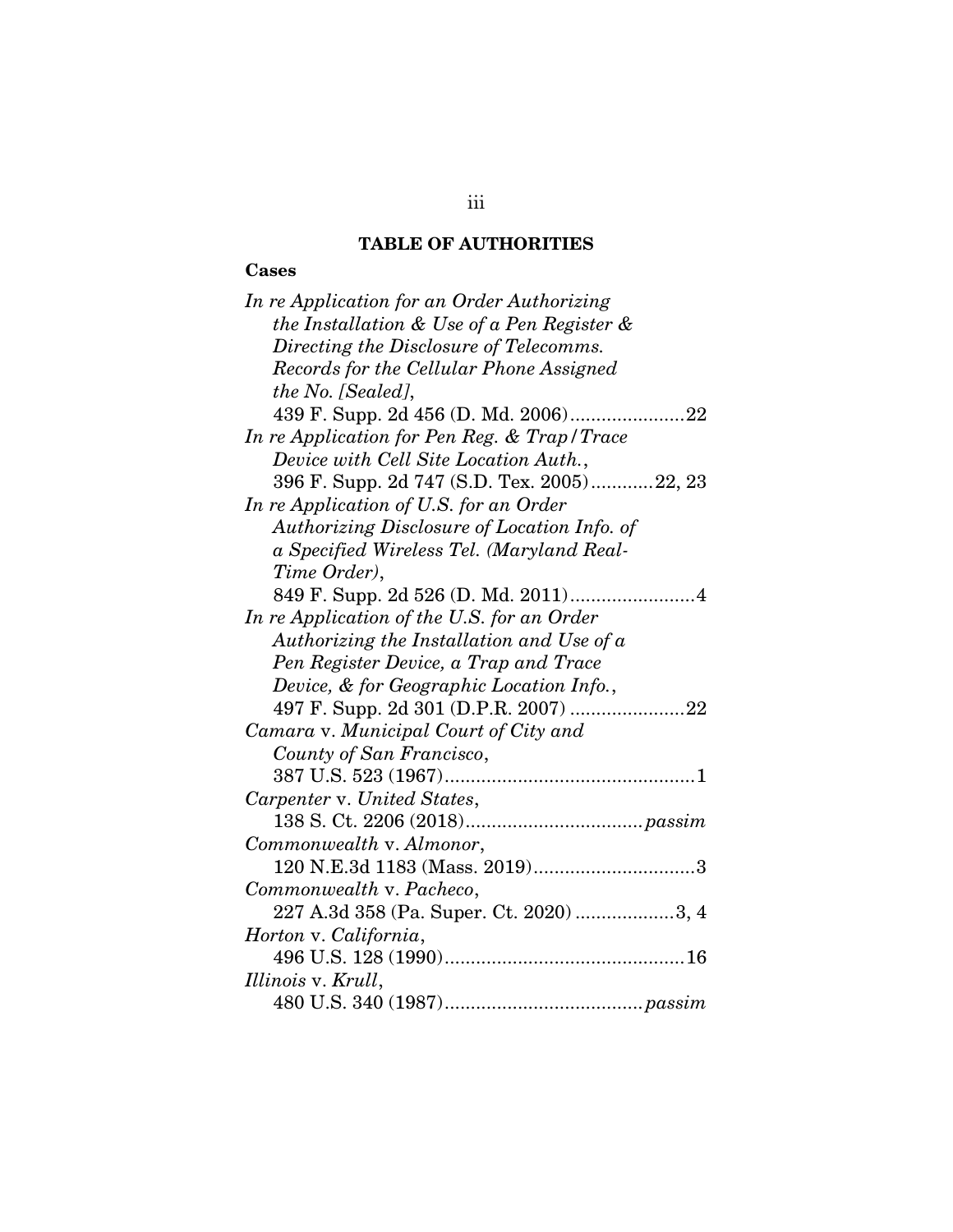# Cases—continued

| Illinois v. McArthur,                 |
|---------------------------------------|
|                                       |
| Johnson v. United States,             |
|                                       |
| Jones v. United States,               |
|                                       |
| Oliver v. United States,              |
|                                       |
| People v. Madison,                    |
| 520 N.E.2d 374 (Ill. 1988) 16, 17, 22 |
| Riley v. California,                  |
|                                       |
| Sims v. State,                        |
|                                       |
| State v. Brown,                       |
| 202 A.3d 1003 (Conn. 2019) 10, 11     |
| State v. Muhammad,                    |
|                                       |
| Tracey v. State,                      |
|                                       |
| United States v. Banks,               |
| 884 F.3d 998 (10th Cir. 2018)11       |
| United States v. Carabello,           |
|                                       |
| United States v. Green,               |
| 981 F.3d 945 (11th Cir. 2020)17       |
| United States v. Karo,                |
|                                       |
| United States v. Knotts,              |
|                                       |
| United States v. Jones,               |
|                                       |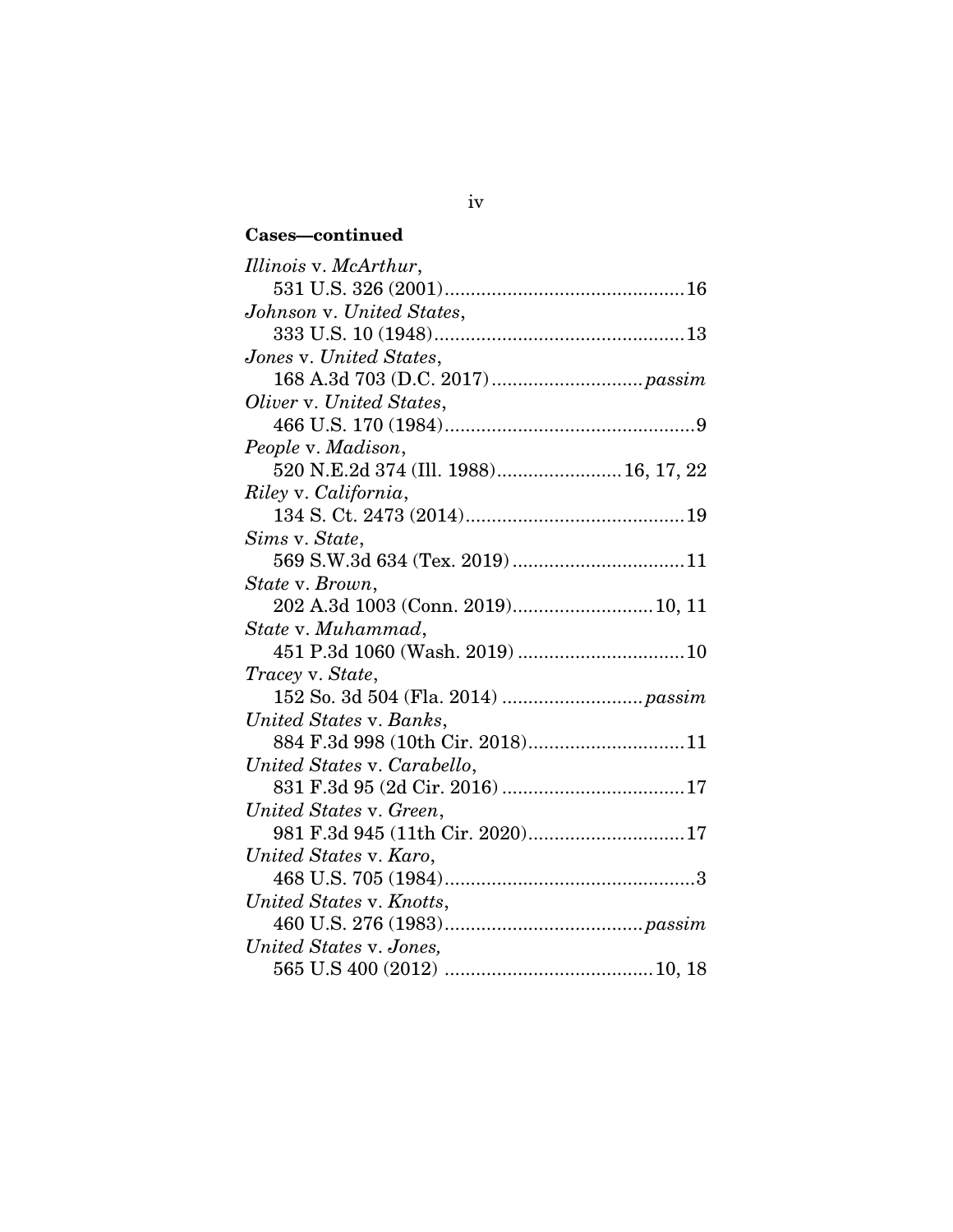# Cases—continued

| United States v. Riley,              |  |
|--------------------------------------|--|
| 858 F.3d 1012 (6th Cir. 2017)3, 11   |  |
| United States v. Song Ja Cha,        |  |
| 597 F.3d 995 (9th Cir. 2010)  16, 22 |  |
| United States v. Wallace,            |  |
|                                      |  |
| United States v. Wallace,            |  |
|                                      |  |
| United States v. Warshak,            |  |
|                                      |  |

# Other Authorities

| AT&T US, Inc., Transparency Reports              |  |
|--------------------------------------------------|--|
|                                                  |  |
| The Brennan Center, The Fourth Amend-            |  |
| ment in the Digital Age, (March 18, 2021)3       |  |
| Verizon Wireless, Transparency Report            |  |
|                                                  |  |
| U.S. Dep't of Defense, Global Positioning System |  |
| <b>Standard Positioning Service Performance</b>  |  |
|                                                  |  |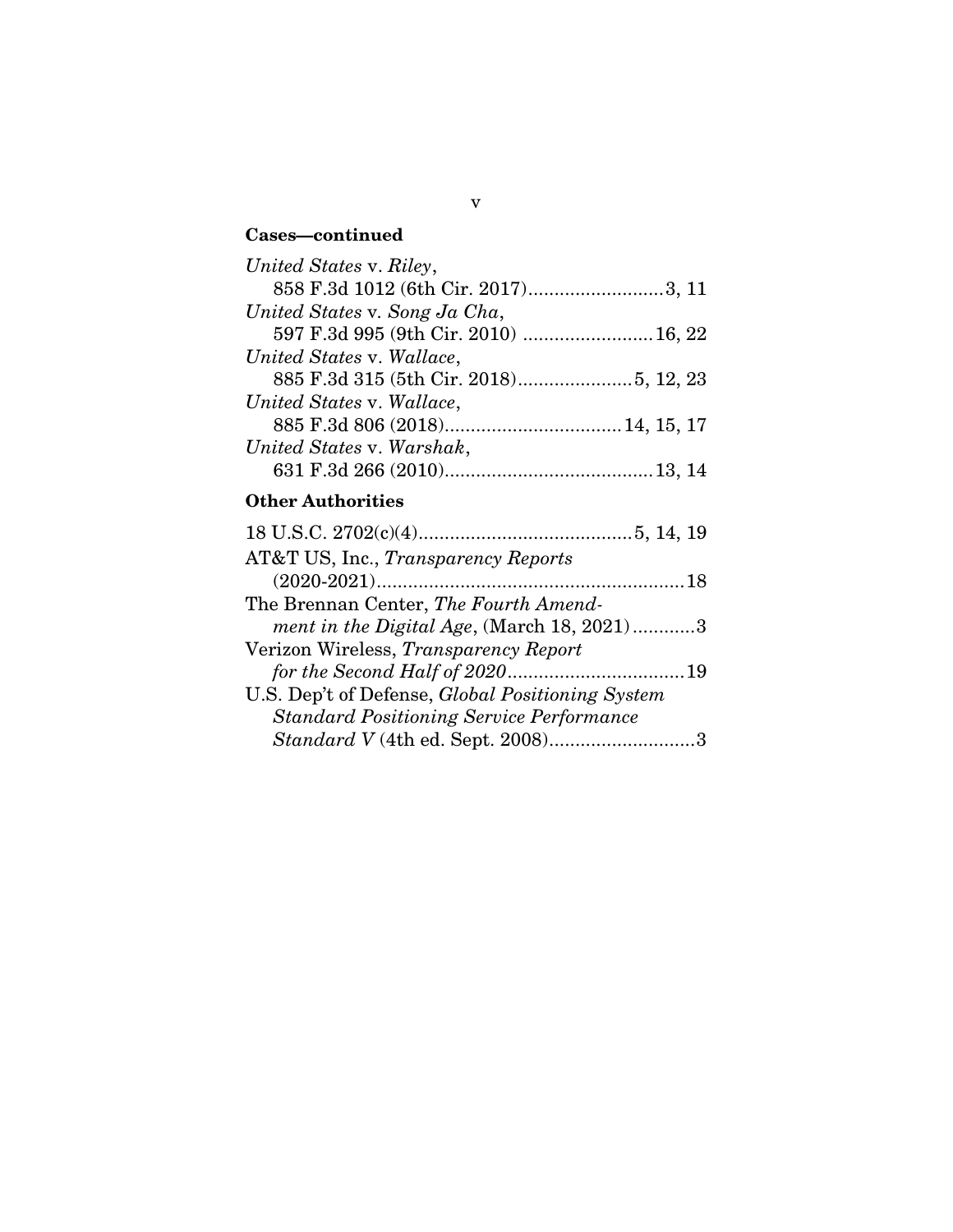Petitioner Rex Hammond respectfully petitions for a writ of certiorari to review the judgment of the United States Court of Appeals for the Seventh Circuit in this case.

## OPINIONS BELOW

<span id="page-6-0"></span>The opinion of the Seventh Circuit (App., *infra*, 2a-48a) is reported at 996 F.3d 374.

The district court's opinion (App., *infra*, 49a-60a) is unpublished but is available in the Westlaw database at 2018 WL 5292223.

## **JURISDICTION**

<span id="page-6-1"></span>The court of appeals entered its judgment on April 26, 2021 and denied rehearing en banc on August 19, 2021. This Court's jurisdiction is invoked under 28 U.S.C. 1254(1).

## CONSTITUTIONAL AND STATUTORY PROVISIONS

<span id="page-6-2"></span>The relevant constitutional and statutory provisions are set out in the appendix at 63a-65a.

## INTRODUCTION

<span id="page-6-4"></span><span id="page-6-3"></span>Technological interrogation of an individual's private property to reveal the person's precise, real-time location constitutes a search under the Fourth Amendment. The Seventh Circuit's contrary decision in this case stands as an open invitation to government agents to compel a person's cell phone to reveal its precise location without a warrant, disclosing intimate details of the user's whereabouts indefinitely, without even requiring government agents to get up from their desks. That invitation cannot be squared with the "basic purpose" of the Fourth Amendment, which is "to safeguard the privacy and security of individuals against arbitrary invasions by governmental officials." *Camara* v. *Municipal Court of City and County of San Francisco*, 387 U.S. 523, 528 (1967).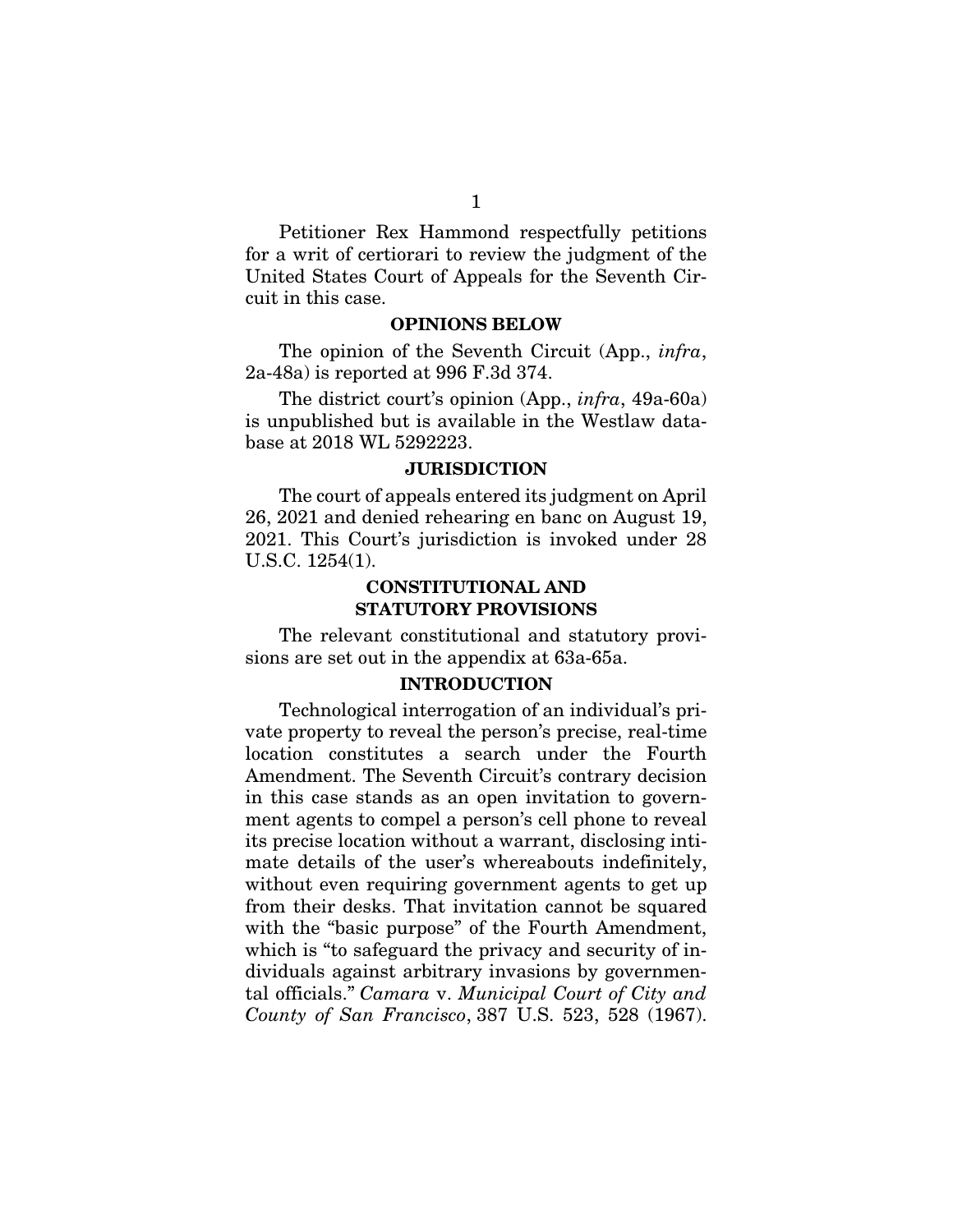Making matters worse, the Seventh Circuit held further that the exclusionary rule need not apply even if a warrantless search took place, because the officer believed in good faith—but objectively *wrongly*—that he was complying with statutory scheme that purportedly authorized the real-time tracking. That holding ignores the reasoning underlying the good-faith exception recognized in *Illinois* v. *Krull*, 480 U.S. 340, 349 (1987).

<span id="page-7-3"></span>Both issues have deeply divided federal appellate courts and state courts of last resort. And the two questions are closely linked and typically arise together. Resolution of both questions is critical to shoring up the alarming erosion of Fourth Amendment protections in our increasingly technological age. Without this Court's review, pervasive government surveillance, made possible through small pieces of plastic and metal carried in nearly every American's pocket, will overrun the Fourth Amendment altogether. The time for review is now.

#### <span id="page-7-2"></span>STATEMENT

## <span id="page-7-0"></span>A. Legal and technological background

<span id="page-7-1"></span>1. The Framers understood the Fourth Amendment to "secure the privacies of life against arbitrary power," and to "place obstacles in the way of a too permeating police surveillance." *Carpenter* v. *United States*, 138 S. Ct. 2206, 2214 (2018). Modern surveillance technology, the Court has said, may not be used to eviscerate "that degree of privacy against government that existed when the Fourth Amendment was adopted." *Ibid*. (quotations and citation omitted). Accordingly, the Court has ruled that following someone's movements using modern technology "falls within the ambit of the Fourth Amendment when it reveals information that could not have been obtained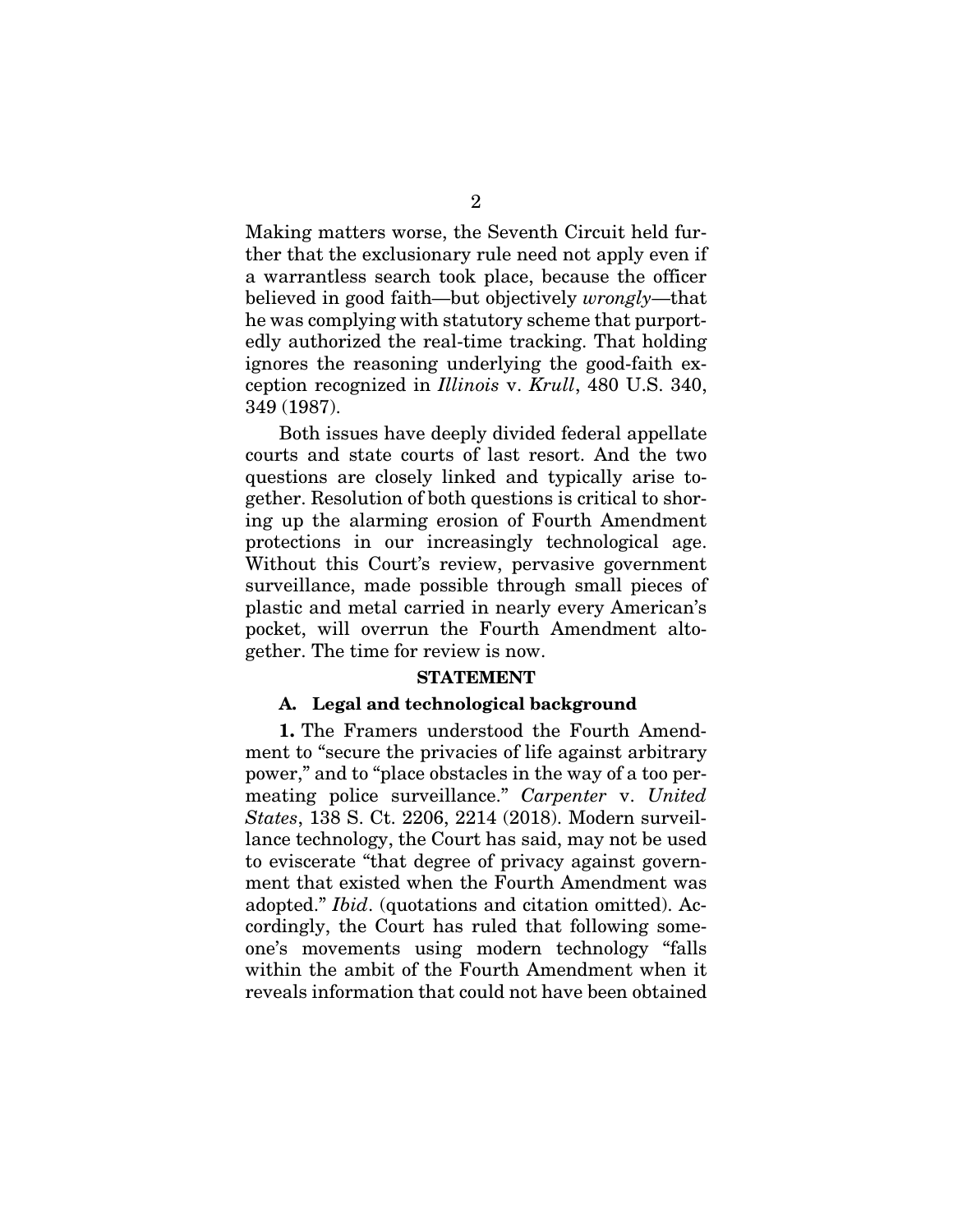<span id="page-8-2"></span>through visual surveillance." *United States* v. *Karo*, 468 U.S. 705, 707 (1984).

2. This case involves real-time cellphone tracking, which gives government agents access to precise, ongoing geolocation data. This information is "detailed, encyclopedic," and "provides an intimate window into a person's life, revealing not only his particular movements, but through them his familial, political, professional, religious, and sexual associations." *Carpenter*, 138 S. Ct. at 2216-17 (cleaned up).

There are two methods for real-time cellphone tracking—CSLI and GPS—but there is no constitutionally significant difference between them.

<span id="page-8-1"></span>In either case, the carrier determines the realtime location of a phone by "pinging" it (that is, by sending to the phone a digital signal bearing an instruction). See *Commonwealth* v. *Pacheco*, 227 A.3d 358, 363 (Pa. Super. Ct. 2020), appeal granted, 2020 WL 4332936 (Pa. July 28, 2020). The signal activates the phone to determine its location. *Ibid*. If the phone has GPS functionality, as most phones do, the phone company uses the GPS chip to determine the geolocation coordinates of the phone. See *United States* v. *Riley*, 858 F.3d 1012, 1014 n.1 (6th Cir. 2017). "[T]oday, virtually all cell phones contain a GPS receiver, thereby giving police the capability to ping the cell phones of hundreds of millions of people." *Commonwealth* v. *Almonor*, 120 N.E.3d 1183, 1193 n.12 (Mass. 2019). Accord *The Fourth Amendment in the Digital Age*, The Brennan Center (March 18, 2021).

<span id="page-8-3"></span><span id="page-8-0"></span>Newer GPS receivers can identify the phone's location within 10 feet; they also have a vertical accuracy of fifteen feet. See U.S. Dep't of Defense, Global Positioning System Standard Positioning Service Performance Standard V (4th ed. Sept. 2008; GPS Accu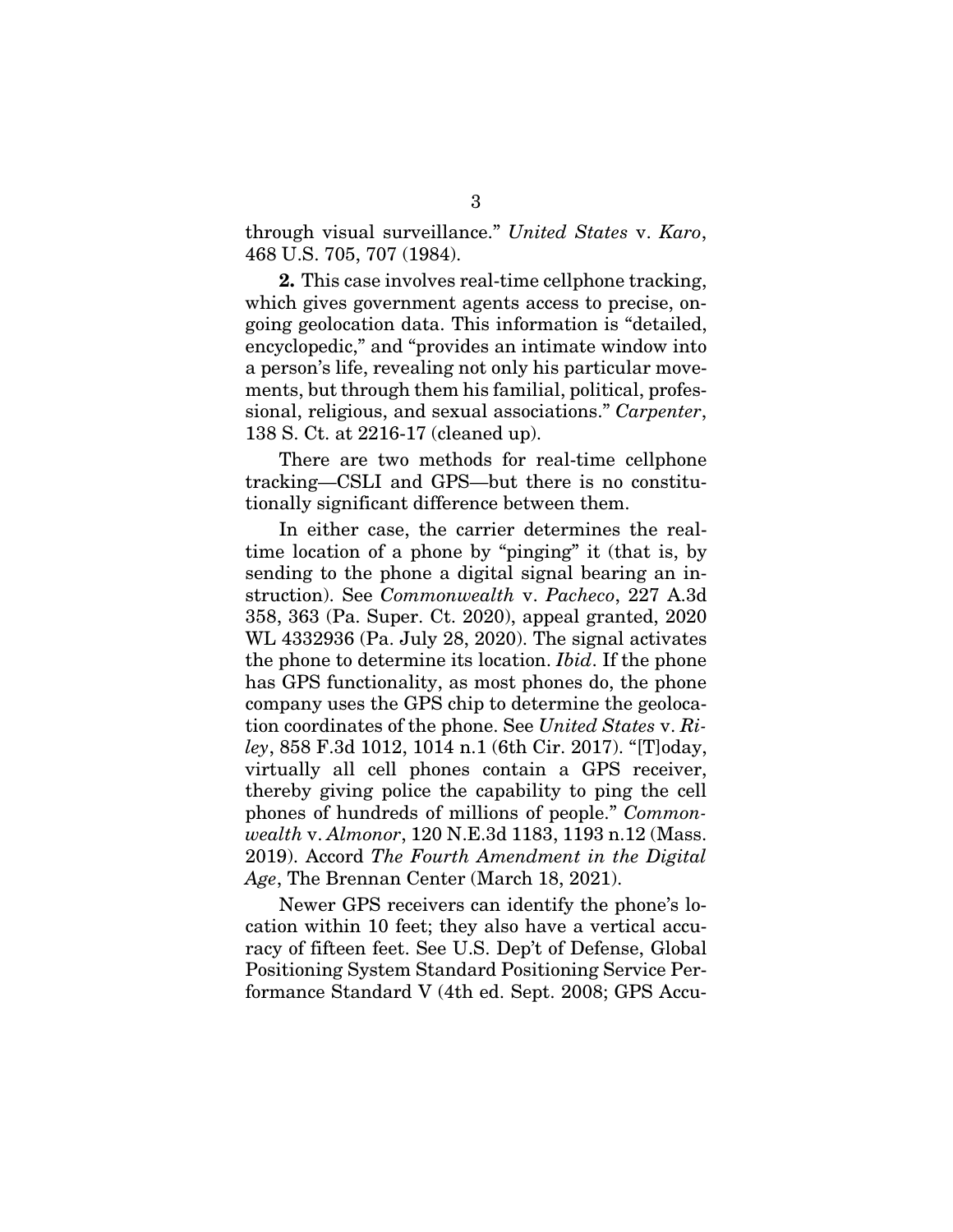<span id="page-9-1"></span>racy, GPS.gov, perma.cc/TD87-9F8Q). This is accurate enough to locate a cell phone within a residence, including the floor it is on. See *In re Application of U.S. for an Order Authorizing Disclosure of Location Info. of a Specified Wireless Tel. (Maryland Real-Time Order)*, 849 F. Supp. 2d 526, 540–41 (D. Md. 2011).

<span id="page-9-2"></span>If GPS data is not available, the phone's location may instead be determined using cellphone tower triangulation. *Pacheco*, 227 A.2d at 363. The carrier initiates a communication with the phone, which responds by transmitting its location (accurate within about 30 yards) back to the carrier. *Ibid*. This is "real time" CSLI tracking.

In either case (GPS or CSLI), when a phone is "pinged," the cell phone user does not have to do anything to reveal their precise location. Users need not move the phone, call or text, or even press a button for the carrier (and thus the government) to know exactly where they are—whether they be in the bedroom, bathroom, street, office, park, or school. Furthermore, the pinging is conducted secretly, without revealing anything to the cell phone user. Real-time cell phone pinging thus allows the state to surreptitiously track the movements of any individual with a cell phone (essentially all Americans) with a voyeuristic level of precision, and without ever leaving the precinct.

### B. Factual and procedural background

<span id="page-9-0"></span>1. This case arises from a series of robberies committed over a three-week period in October 2017. App., *infra,* 3a-5a. On the day after one robbery—a Saturday—a task force comprising several state and federal law enforcement agents, including a Kalamazoo police detective Cory Ghiringhelli, concluded that Rex Hammond was a suspect and obtained Hammond's cell phone number. App., *infra,* 5a. Rather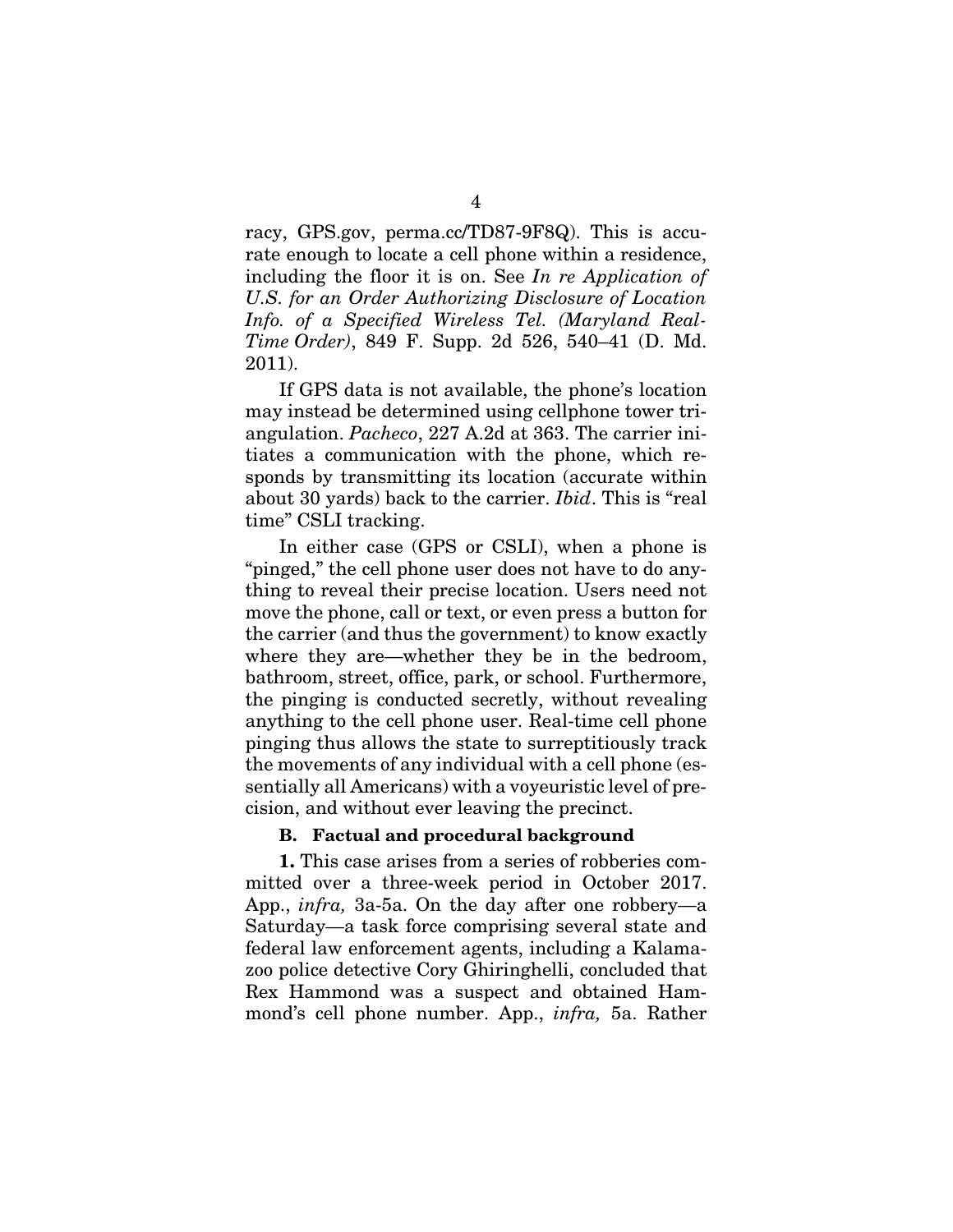<span id="page-10-1"></span>than locate and arrest Hammond using ordinary police work, Ghiringhelli took the rest of the weekend off. App., *infra,* 6a. The four other agents similarly did nothing to locate Hammond. Only Ghiringhelli, days later on the following Monday afternoon, finally looked up Hammond's phone number, traced it to AT&T, and made an "exigency request" under 18 U.S.C. § 2702(c)(4) for *both* Hammond's historical cell site location information for the prior two weeks *and* for ongoing, real-time "ping" results to track his location in real time. App., *infra,* 6a. In response, AT&T sent Hammond's location data to Ghiringhelli approximately every 15 minutes, showing the location of the cell phone 15 minutes earlier. App., *infra,* 51a. [1](#page-10-2)

Ghiringhelli provided the location information to other officers with instructions to locate, but not arrest, Hammond. App., *infra,* 22a-23a. Agents began searching for Hammond. App., *infra,* 5a. Throughout the duration, the real-time ping located Hammond at various places, including a hotel room in South Bend, Indiana (where the ping became stationary for a time) and within his vehicle on the road. Dist. Ct. Dkt. 39, at 5. In the early hours of the following day, and after Hammond made multiple stops that evening, officers located Hammond in Indiana and pulled him over for speeding. After conferring with a state prosecutor, they determined they had probable cause to arrest him and took him into custody. *Id*. at 7, 9; Dist. Ct. Dkt. 93 at 6.

<span id="page-10-2"></span><span id="page-10-0"></span><sup>&</sup>lt;sup>1</sup> The court of appeals characterized the cellphone tracking in this case as real-time CSLI tracking. App., *infra,* 6a. It may in fact have been GPS tracking, which is how AT&T ordinarily "pings" a phone. See *United States* v. *Wallace*, 885 F.3d 315 (5th Cir. 2018). We accept the court's characterization of the technology as issue here, as there is no constitutionally meaningful distinction between the two technologies.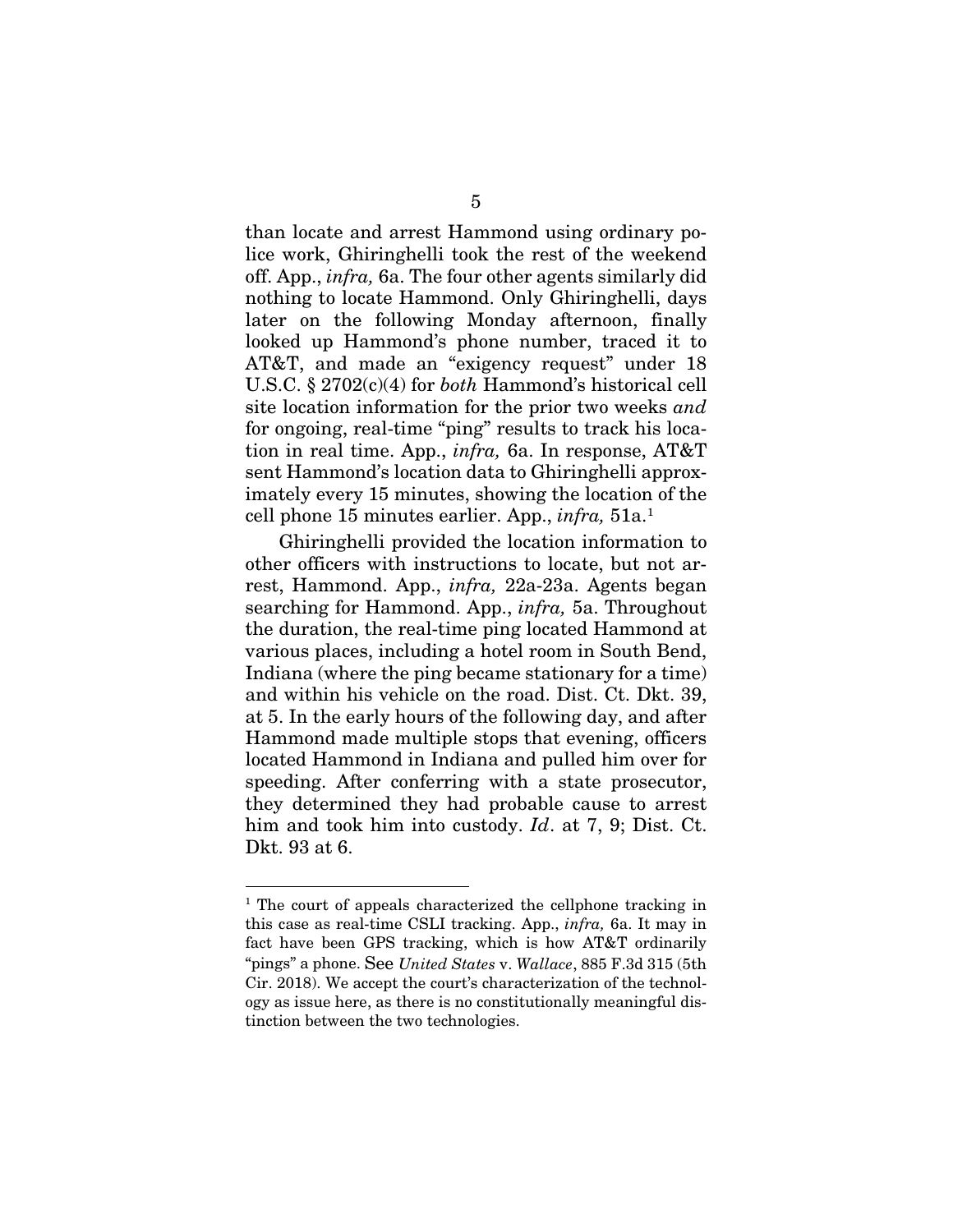2. A grand jury indicted Hammond on eight charges. Dist. Ct. Dkt. 1. In later proceedings, Hammond moved to suppress the cell phone location information that the government had received from AT&T without a warrant, asserting that collection of both the historical and real-time geolocation data was a search requiring a warrant. In its response, the government conceded that, under *Carpenter*, it was "clear that the government should have obtained a search warrant for historical data and violated the Fourth Amendment by not doing so." Dist. Ct. Dkt. 39, at 11. The government also "accept[ed] for the sake of argument" that it should have sought a warrant for the real-time location information. *Id.* at 11 n.1.

The district court denied Hammond's motion. App., *infra,* 60a. The court did not reach the constitutional question on the ground that "if Mr. Hammond's phone data was collected in a good-faith reliance on the Stored Communications Act, the evidence needn't be suppressed." *Id* at 54a*.*

At trial, the government introduced the evidence found in Hammond's car, evidence that the district court later called "considerable" in connecting Hammond "to the robberies." App., *infra,* 19a. A jury convicted Hammond. App., *infra,* 9a.

<span id="page-11-0"></span>3. The Seventh Circuit affirmed. It held, in relevant part, that the government's real-time cellphone tracking was not a "search" under the Fourth Amendment. The court reasoned that agents had tracked Hammond only for "a matter of hours while the suspect travelled on public roadways." App., *infra,* 27a. In coming to that conclusion, the court relied exclusively on the 1983 case of *United States* v. *Knotts*, 460 U.S. 276 (1983), which involved the use a policeplaced beeper in a drum of chloroform.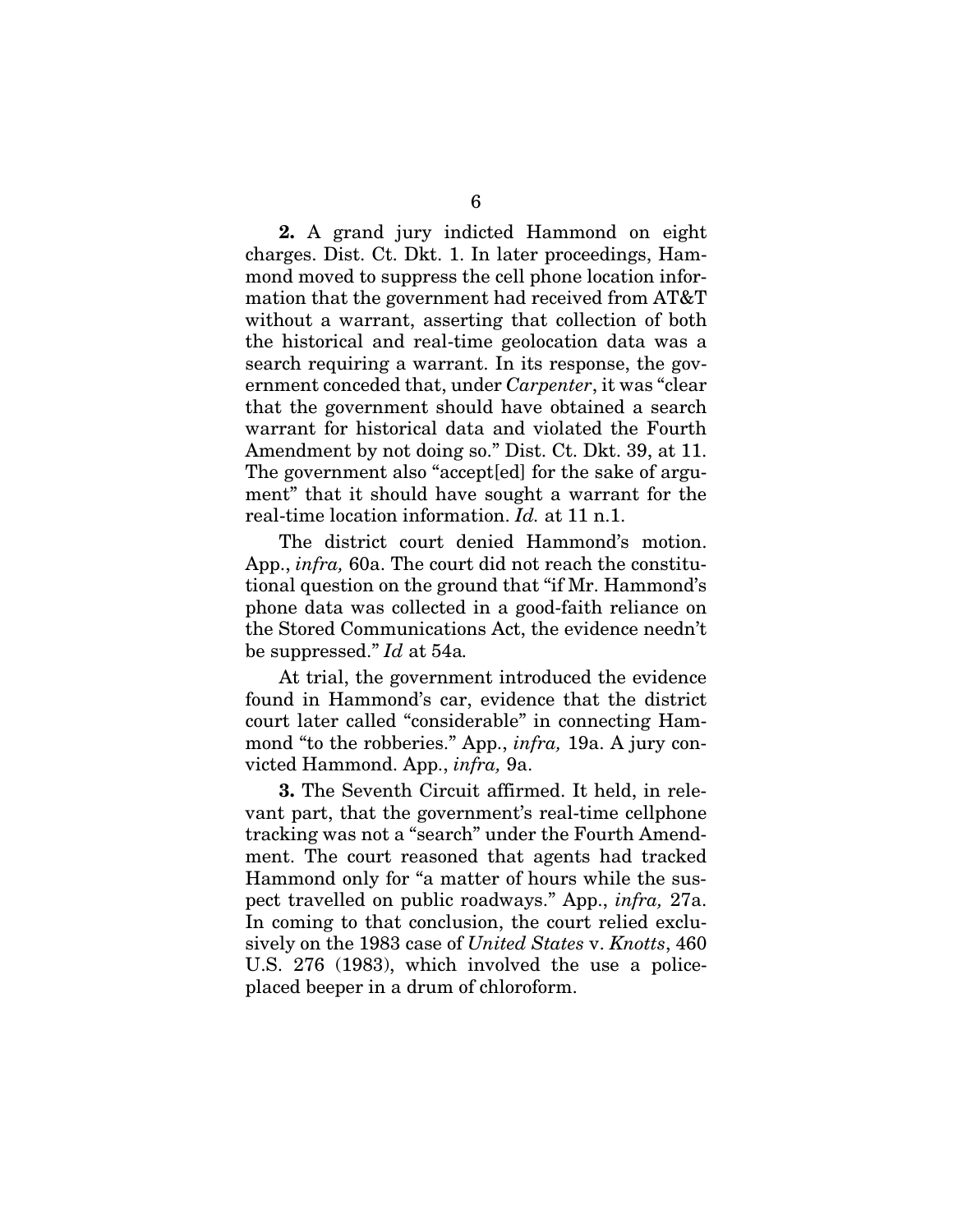<span id="page-12-0"></span>The court did not rely on the reasoning in *Jones* seemingly because the Court in *Jones* "grounded its analysis in common law trespass doctrine and emphasized that the government physically occupied private property for the purpose of obtaining information" when it attached a GPS unit to a suspect's car. App., *infra*, 19a-20a. (alteration incorporated). In describing *Carpenter*, the court quoted this Court's language that "an individual maintains a legitimate expectation of privacy in the record of his physical movements as captured through CSLI." App., *infra,* 27a. But because "*Carpenter* disclaimed providing any answer to the question before us," the panel reasoned, the question was simply "whether the facts of this case are more similar to *Carpenter* or to *Knotts*." App., *infra,* 21a-22a. In the court's view, under *Carpenter*, where the government has not used real-time location information "to peer into the intricacies of [someone's] private life," there is no search under the Fourth Amendment. App., *infra,* 22a.

Reasoning that "law enforcement only followed Hammond on public roads, for the duration of one car trip," the court found no search. App., *infra,* 23a. In the Seventh Circuit's view, society "is fully aware that officers may follow and track a suspect's movements for several hours." App., *infra,* 24a. Accordingly, pinging Hammond's cell phone to locate him is "not inconsistent with society's expectations of privacy from law enforcement's prying eyes." *Ibid*.

Real-time pinging does not involve "stored" information. Nonetheless, the Seventh Circuit held in the alternative that Ghiringhelli had relied in good faith on the Stored Communications Act (SCA) when obtaining Hammond's CSLI and real-time location data. The court's decision rested on the lower court's factual finding that Ghiringhelli believed in good faith that "a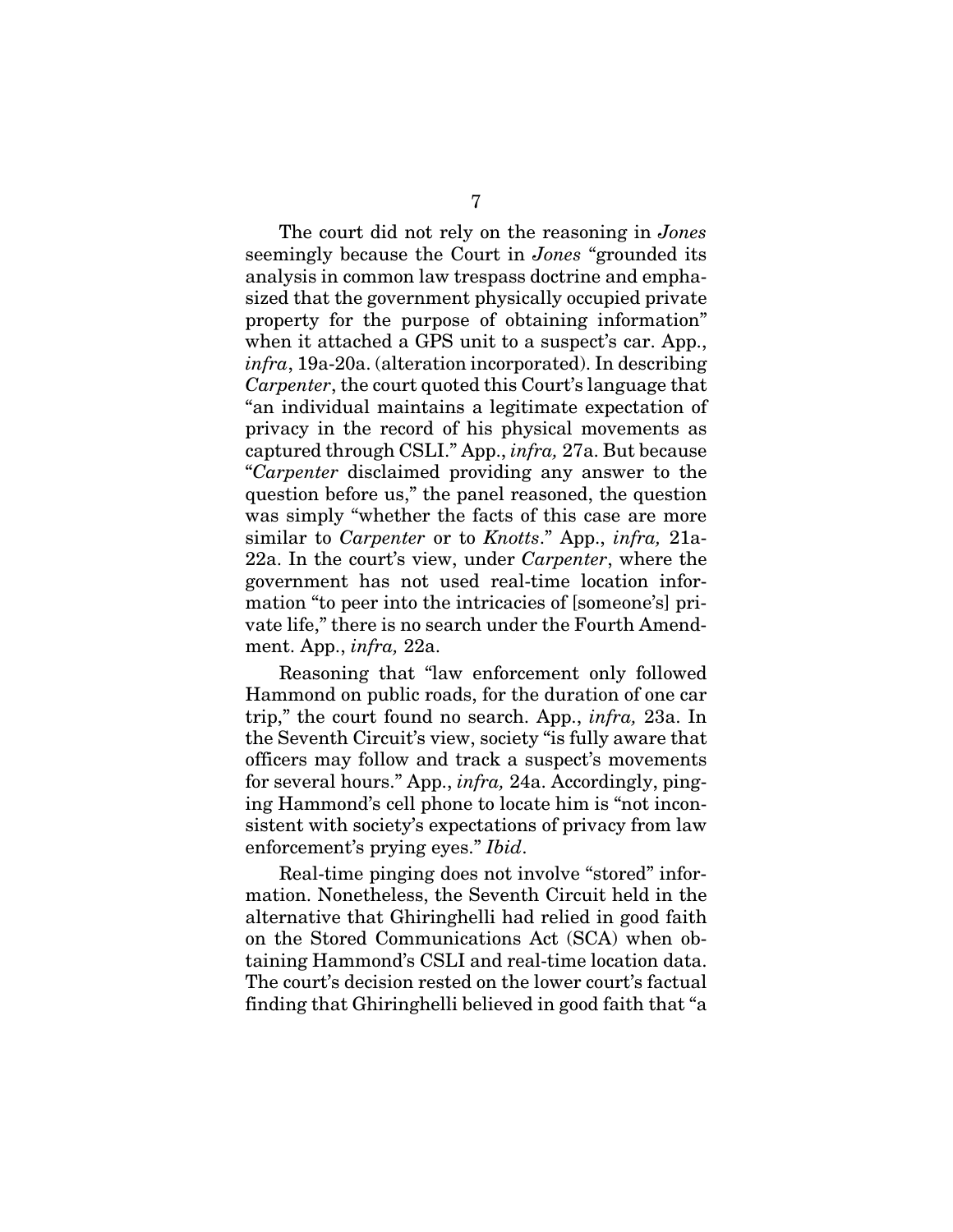federal statute allowed him to act as he did." App., *infra,* 29a. In other words, Ghiringhelli's "good faith" was based on his (mistaken) interpretation of what the statute permitted him to do. Concluding that good faith but mistaken reliance on a statute is permissible, the court below did not address whether the SCA in fact authorized Ghiringhelli's actions.

## REASONS FOR GRANTING THE PETITION

<span id="page-13-0"></span>This case cries out for further review. The first question presented implicates a deep split on the question whether real-time cellphone tracking is a search within the meaning of the Fourth Amendment. The importance of that question is self-evident: If the decision below is allowed to stand, government agents will be able to convert private cellphones into government tracking devices, giving them near omniscience as to the location of the vast majority of Americans at any time. The Fourth Amendment is an essential bulwark against that dystopian outcome.

The second question presented—which arises in every real-time cellphone search case in which officers do not obtain a warrant—likewise implicates a split of authority. And it also is enormously important: If the exclusionary rule turns only on the good faith beliefs of officers concerning the meaning of statutes, and not on the *actual* meaning of statutes, there will be a powerful incentive for government agencies to leave law enforcement agents in the dark on the meaning of statutes like the Stored Communications Act (which, on its face, does not authorize the government to require the collection of new data not already stored). As a tool to discourage government misconduct, the exclusionary rule should not excuse objectively incorrect reliance on federal statutes. Further review is therefore in order.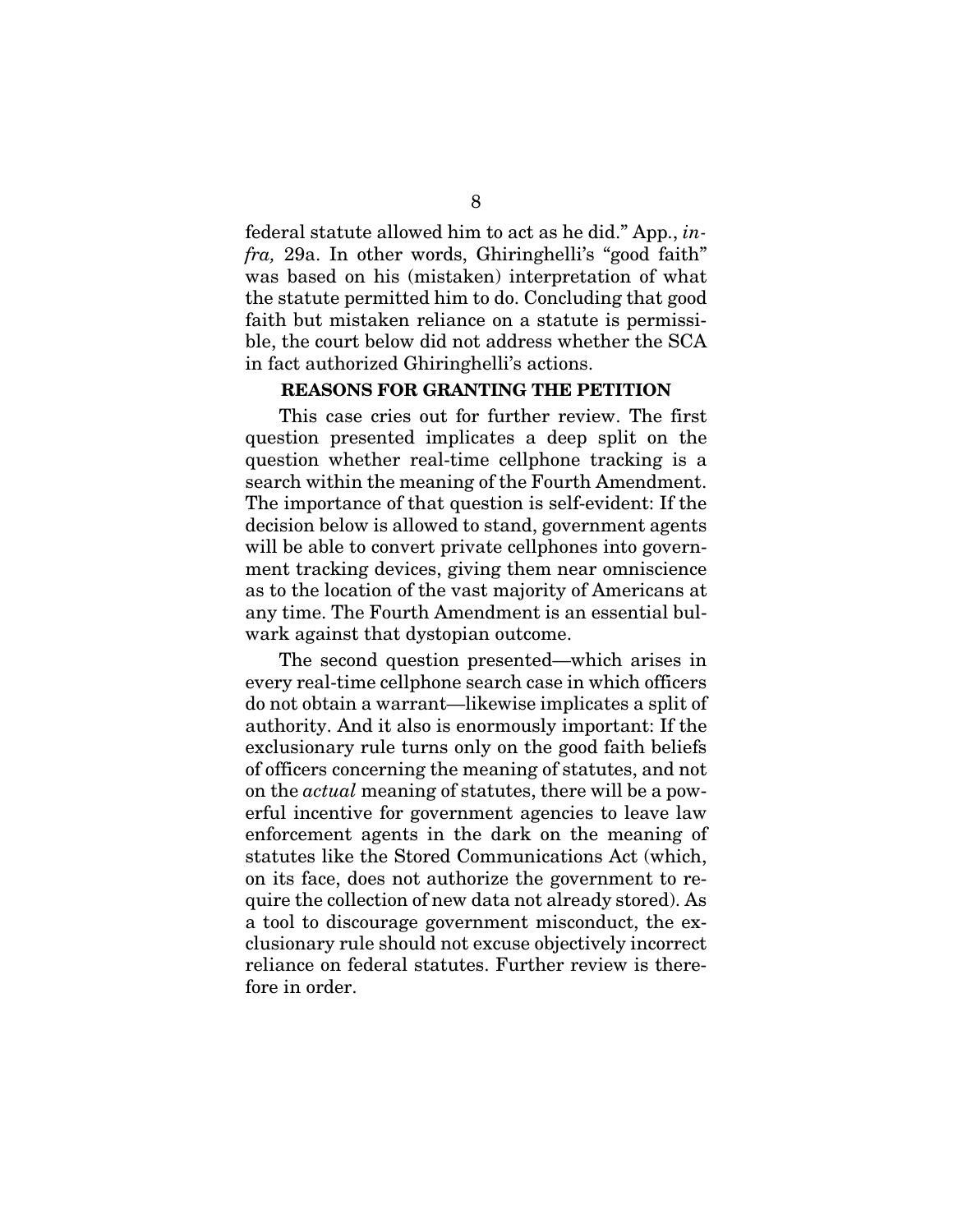#### A. There is a 3-3 split on the first question

<span id="page-14-0"></span>The Seventh Circuit's resolution of the first question presented conflicts with holdings of the courts of last resort in Florida, Washington, and Connecticut. In line with the Seventh Circuit are the Sixth Circuit and the Texas Court of Criminal Appeals. This entrenched 3-3 split warrants review.

<span id="page-14-2"></span>Florida. In *Tracey* v. *State*, 152 So. 3d 504 (Fla. 2014), the Florida Supreme Court has held that tracking an individual's movements using real-time CSLI constitutes a search for Fourth Amendment purposes. There, the defendant's cellphone carrier provided police with real-time CSLI, which they used to track him on his drive to a house where they believed drugs were stored. *Id*. at 506-08. The court held that the defendant had a reasonable expectation of privacy in his cellphone location signals. *Id.* at 525.

<span id="page-14-1"></span>The court so held in spite of the limited duration and public location of the tracking. *Id.* at 520, 526. Citing this Court's opinion in *Oliver* v. *United States*, 466 U.S. 170 (1984), the court concluded that "the length of time the cell phone is monitored is not a workable analysis" for balancing law enforcement needs with privacy interests: the resulting framework would be too ad-hoc to clearly define the boundaries of Fourth Amendment rights. *Id.* at 520-21. The court similarly held the fact that the tracking took place on public roads to be irrelevant. Police were not simply following Tracey's vehicle, as in *Knotts*. Instead, as in the case below, they had to use the CSLI information to locate him in the first place. *Id.* at 525. Moreover, the court found that the public/private distinction makes little sense in the context of CSLI tracking: cell phone pinging can traverse the public/private line quickly, and without warning. *Id.* at 524. That is the opposite of the Seventh Circuit's reasoning below.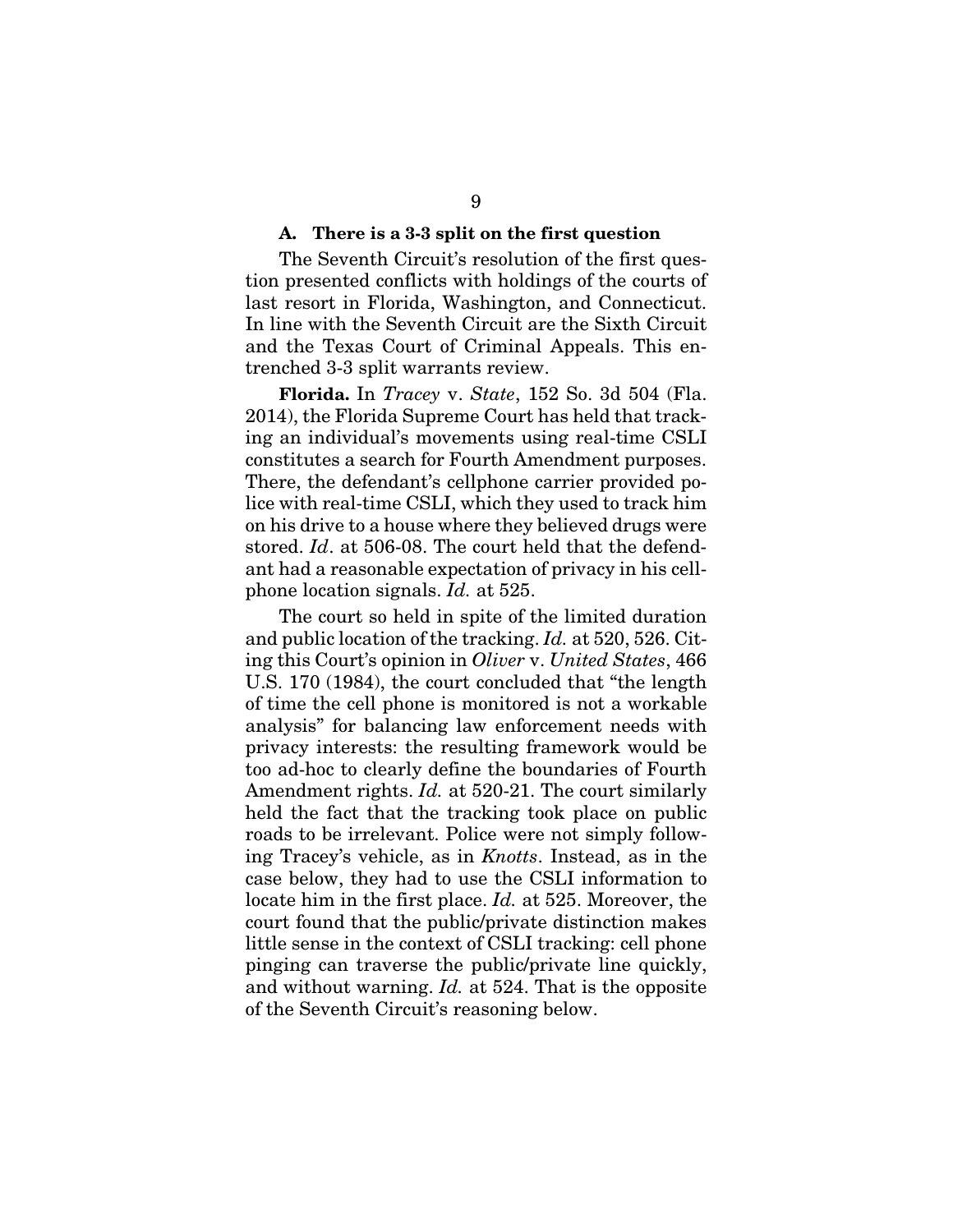<span id="page-15-1"></span>Washington. In *State* v. *Muhammad*, 451 P.3d 1060 (Wash. 2019), The Washington Supreme Court similarly held that pinging a suspect's phone using CSLI constituted a warrantless search. Police there had briefly suspended in-person surveillance of the defendant's home, during which time he left. Having lost him, they pinged his phone without a warrant to determine his location. *Id.* at 1067. The court applied *Carpenter* to real-time CSLI and held that even an "isolated cell phone ping" implicates the Fourth Amendment. *Id.* at 1071-72.

According to the court, "'[e]ven short-term monitoring' can generate a 'comprehensive record of a person's public movements that reflects a wealth of [personal information.]" *Id.* at 1072 (alteration in original) (quoting *Jones*, 565 U.S. at 415 (Sotomayor, J., concurring)). Therefore, the duration of monitoring or number of pings "is [an] arbitrary [line to draw] and unrelated to a reasonable expectation of privacy." *Id.* at 1073. Although the court there ultimately allowed the fruits of the unconstitutional search into the record on exigency grounds, it expressly rejected the Seventh Circuit's interpretation of the Fourth Amendment in this case. There can be no question that the outcome here would have been different if the case had arisen in the state courts of Washington.

<span id="page-15-0"></span>Connecticut. In *State* v. *Brown*, 202 A.3d 1003 (Conn. 2019), the Connecticut Supreme Court held that an ex parte order to obtain prospective CSLI by pinging a burglary suspect's phone "every ten minutes from midnight on November 23, 2010 until 7 a.m. on November 25, 2010" had been obtained illegally under a Connecticut statute akin to the SCA. *Id*. at 1008, 1009. The court held that, because the violation "implicated important fourth amendment interests," the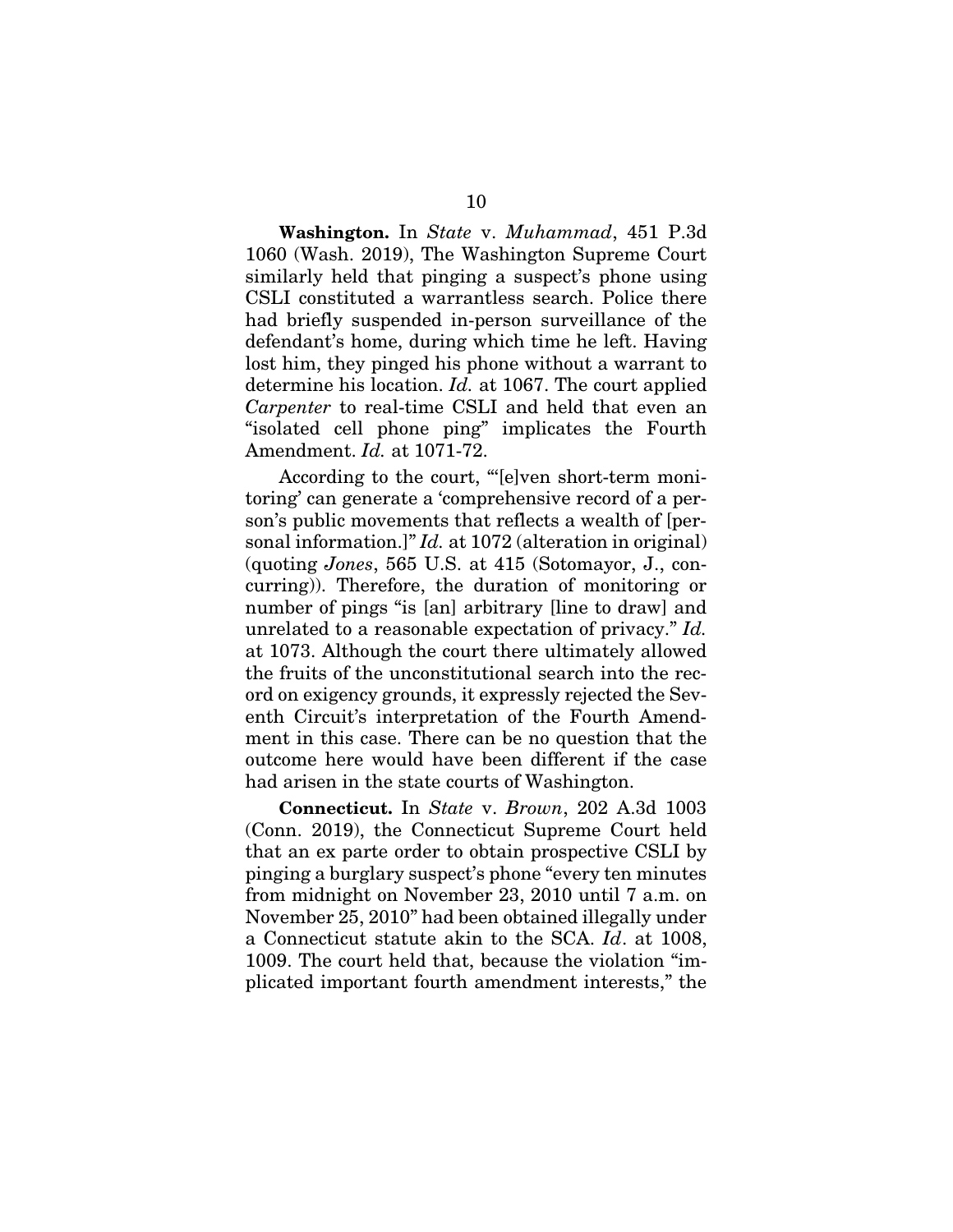<span id="page-16-1"></span>appropriate remedy was exclusion of the evidence obtained via the illegal order. *Id.* at 1014. In sharp contrast with the Seventh Circuit, the Connecticut Supreme Court explained that "[t]he concerns expressed by the court in *Carpenter* regarding historical CSLI apply with equal force to prospective CSLI." *Id.* at 1018. Because the Connecticut Supreme Court found that the logic of *Carpenter* should be extended to realtime CSLI, without placing any particular limits on the duration or location of the tracking, the court affirmed the suppression of Brown's CSLI obtained from the ex parte order. *Ibid*. [2](#page-16-4)

<span id="page-16-3"></span>In contrast with the decisions just described, the Sixth Circuit and the Texas Court of Criminal Appeals have held that real-time cellphone tracking is not a search. See *United States* v. *Riley*, 858 F.3d 1012, 1018 (6th Cir. 2017) (holding that "seven hours of GPS location data to determine an individual's location (or a cell phone's location), so long as the tracking does not reveal movements within the home (or hotel room), does not cross the sacred threshold of the home, and thus cannot amount to a Fourth Amendment search") (emphasis omitted); *Sims* v. *State*, 569 S.W.3d 634, 645 (Tex. 2019) (holding that a suspect does not "have a legitimate expectation of privacy in his physical movements or his location as reflected in

<span id="page-16-4"></span><span id="page-16-2"></span><span id="page-16-0"></span><sup>2</sup> Although, the District of Columbia Court of Appeals has not directly addressed the issue of real-time monitoring via GPS or CSLI, it has held that tracking a cell phone using a cell-site simulator—an artificial method of creating CSLI—is a search. See *Jones* v. *United States*, 168 A.3d 703 (D.C. 2017). It is very likely that, in light of *Jones*, the D.C. Court of Appeals would side with the courts on this side of the split. *Cf*. *United States* v. *Banks*, 884 F.3d 998, 1013 (10th Cir. 2018) ("declin[ing] to address" "whether tracking a cell-phone's real-time location is a search under the Fourth Amendment").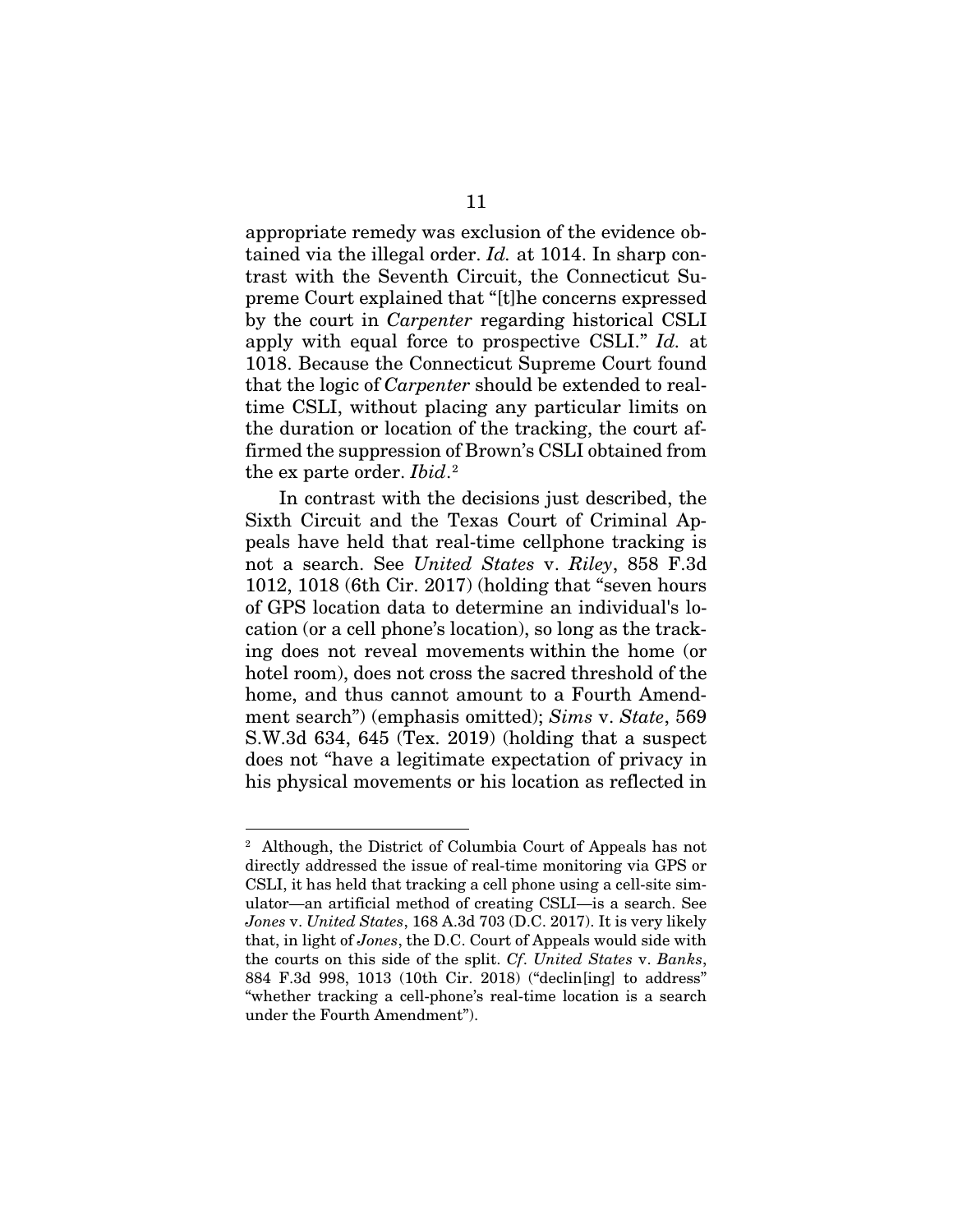the less than three hours of real-time CSLI records accessed by police by pinging his phone less than five times").

The holdings of the Seventh Circuit, Sixth Circuit, and Texas Court of Criminal Appeals cannot be squared with the decisions of the high courts of Florida, Washington, and Connecticut. For the benefit of police officers who must conform their conduct to constitutional rules, of the courts that must administer those rules, and of citizens whose liberty is protected by them, this Court should grant review of this important constitutional issue.

## B. There is a 5-4 split on the second question

<span id="page-17-1"></span><span id="page-17-0"></span>Every time a police officer obtains a suspect's realtime cellphone tracking data without a warrant, he will have relied mistakenly on the SCA, which authorizes officers to demand historical (stored) CSLI from wireless carriers, but not to command wireless carriers to collect new data that they do not already have. See, *e.g.*, *United States* v. *Wallace*, 885 F.3d 315, 317 (5th Cir. 2018) (Dennis, J., dissenting from denial of rehearing en banc) (explaining that "real-time collection of GPS tracking information is not authorized by [the SCA]" because "GPS coordinates that have not yet been created and would not be created absent the Government's intervention cannot be called 'records' or 'stored' communications under any commonsense understanding of those terms").

The question thus arises in every such case whether an officer's reliance on a good faith but objectively wrong reading of the SCA permits entry at trial of the evidence thereby obtained. There is a deep split on that question as well.

In *Krull*, this Court held that the good faith exception to the exclusionary rule prevented exclusion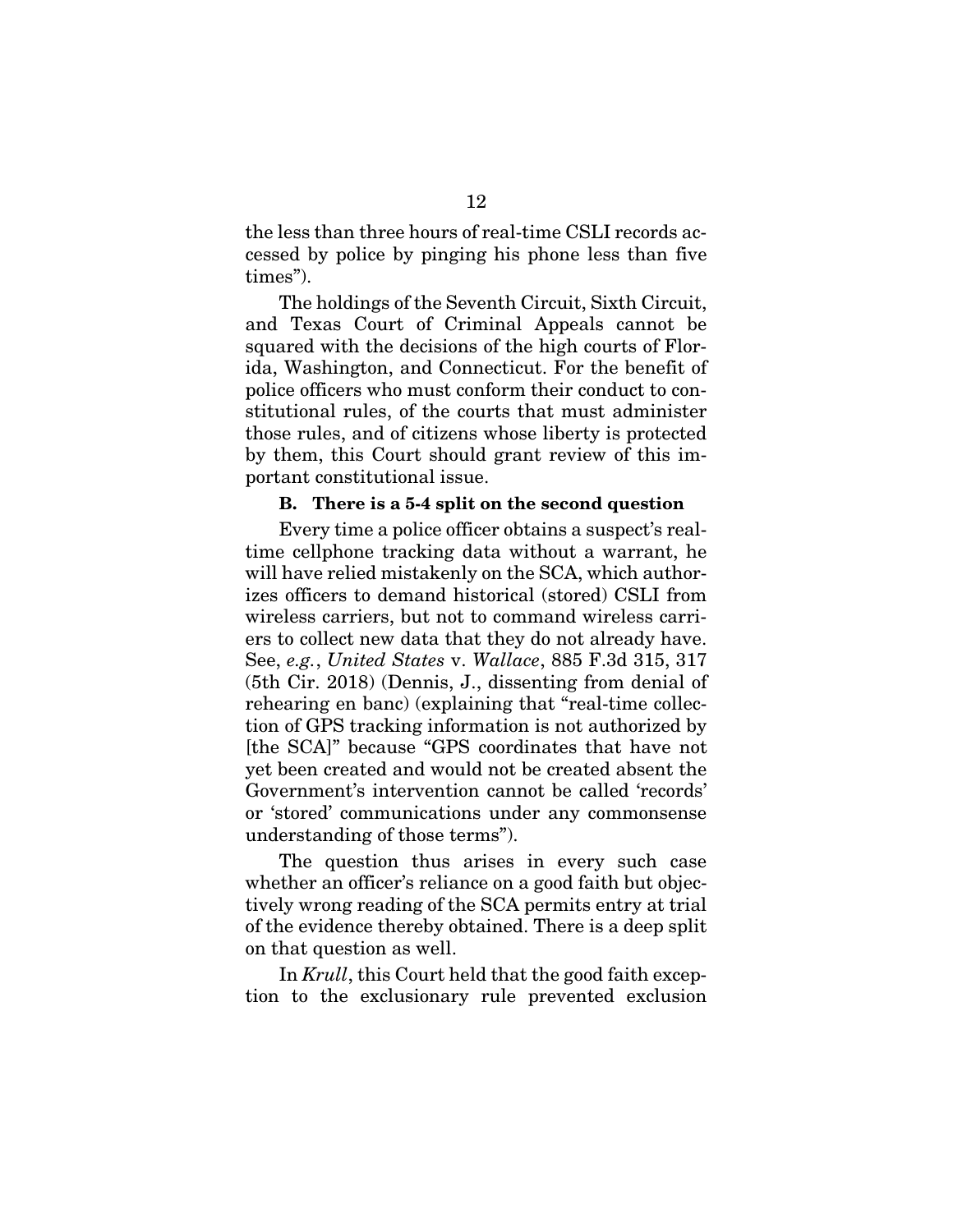where officers had acted "in objectively reasonable reliance on a statute" that was subsequently found unconstitutional. 480 U.S. at 349. The Court reasoned that in such cases, exclusion would "not deter future Fourth Amendment violations by an officer who has simply fulfilled his responsibility to enforce the statute as written." *Id.* at 350. But the Court acknowledged that the outcome "might well be different when police officers act outside the scope of a statute, albeit in good faith." *Id* at 360 n.17. "In that context, the relevant actors are not legislators or magistrates," but the police officers themselves. *Ibid.* (quoting *Johnson* v. *United States*, 333 U.S. 10, 14 (1948)).

<span id="page-18-0"></span>1. Applying *Krull*, the Sixth, Fifth, and Ninth Circuits and the Illinois Supreme Court have all held that an officer's subjective, good-faith belief that his actions are legally authorized is not alone sufficient to invoke the good faith exception.

<span id="page-18-1"></span>Sixth Circuit. The Sixth Circuit addressed this question in *United States* v. *Warshak*, 631 F.3d 266 (2010), where it assessed whether law enforcement's reliance on the SCA triggered the good faith exception, permitting the government to submit emails seized in violation of the Fourth Amendment at trial. *Id.* at 289-92 (6th Cir. 2010). The government passed an initial requirement for good faith: the SCA was not "so conspicuously unconstitutional as to preclude good-faith reliance." *Id.* at 289. The court nonetheless held that "the good-faith reliance inquiry does not end with the facial validity of the statute at issue." *Ibid.* Instead, it held, a court must also determine whether the government acted "'outside the scope of the statute' on which it purported to rely." *Ibid.* (quoting *Krull*, 480 U.S. at 360 n.17).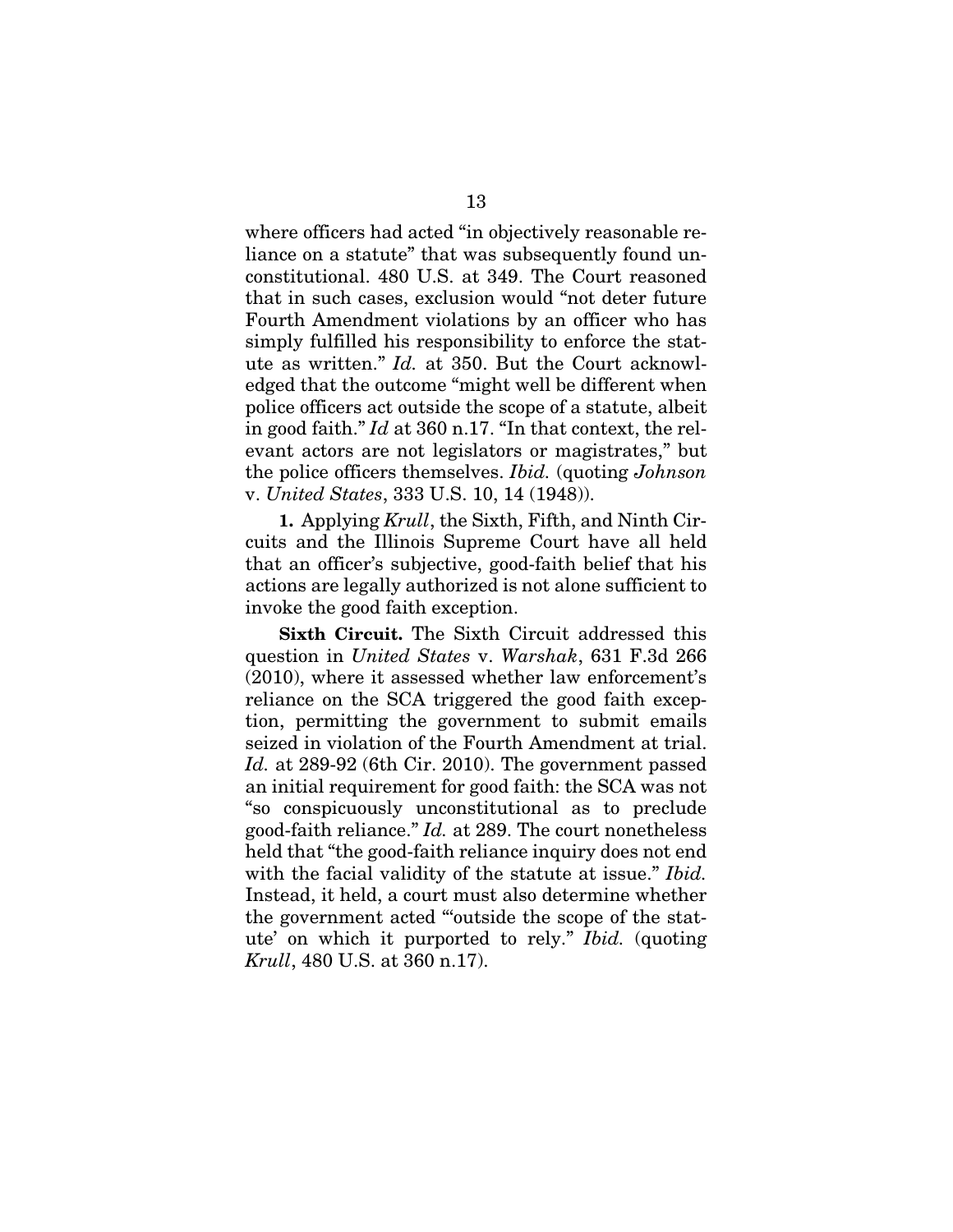The Sixth Circuit tied this second inquiry closely to the overarching purpose of exclusion: deterrence of officer misconduct. *Ibid.* As it explained,

<span id="page-19-1"></span>an officer's failure to adhere to the boundaries of a given statute should preclude him from relying upon it in the face of a constitutional challenge [because o]nce the officer steps outside the scope of an unconstitutional statute, the mistake is no longer the legislature's, but the officer's. \* \* \* \* Therefore, use of the exclusionary rule is once again efficacious in deterring officers from engaging in conduct that violates the Constitution.

## *Ibid.* (citing *Krull*, 480 U.S. at 360 n.17).

Thus, the Sixth Circuit's test requires that law enforcement not only *subjectively believe* that a facially valid law authorized its actions but also stay within that law's objective boundaries. *Ibid.* Holding that the officers in *Warshak* had done so, the court applied the good faith exception. *Id.* at 292. But applying *Warshak* here would have produced a different result, both because the SCA does not authorize the government to order wireless carriers to collect new information that they not already have, and because there was no exigency within the meaning of Section 2702(c)(4).

<span id="page-19-2"></span><span id="page-19-0"></span>Fifth Circuit. The Fifth Circuit has also addressed the accuracy of law enforcement's legal interpretations in its application of the good faith test. In *United States* v. *Wallace*, 885 F.3d 806 (2018), it assessed a defendant's challenge to a warrantless search of his real-time cell location data under the SCA. The court ultimately held that the good faith exception applied. *Id.* at 810–11. In its assessment, however, the court explicitly noted that "[t]he holding of *Krull* does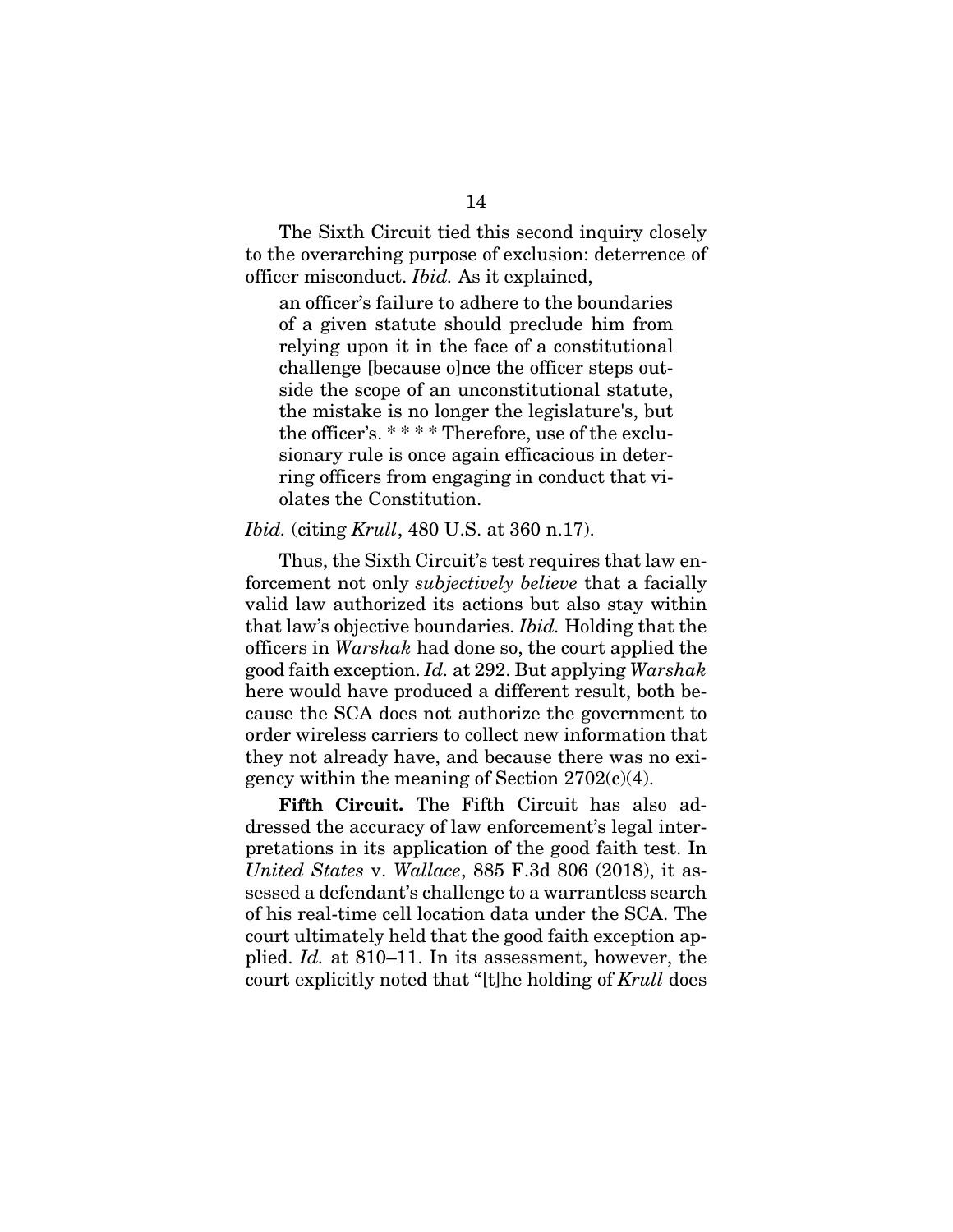<span id="page-20-0"></span>not extend to scenarios in which an officer 'erroneously, but in good faith, believes he is acting within the scope of a statute.'" *Id.* at 811 n.3 (quoting *Krull*, 480 U.S. at 360 n.17).

Because the defendant did not challenge the accuracy of the officers' interpretation of the SCA, the court assumed for the purposes of its decision that they had acted within its boundaries. *Krull* 480 U.S. at 810-811. But the court was clear that its application of the good faith exception depended on that assumption. *Id.* at 811 n.3 ("Our assumption today that the officers acted within the scope of the statute keeps us within the confines of *Krull*."). Thus, like the Sixth Circuit, the Fifth Circuit's good faith inquiry accounts for the actual "the scope of [the] statute"—not just law enforcement's subjective understanding of it. *Ibid*.

Florida. In *Tracey*, the officers relied on a state analogue to the federal SCA. After holding that the officers' search of the defendant's real-time location data violated the Fourth Amendment, the court there concluded:

We further hold that under the circumstances of this case in which there was no warrant, court order, or binding appellate precedent authorizing real time cell site location tracking upon which the officers could have reasonably relied, the "good faith" exception to the exclusionary rule for "objectively reasonable law enforcement activity" \* \* \* is not applicable. Thus, Tracey's motion to suppress the evidence should have been granted

152 So. 3d at 526. (citation omitted). That is the exact opposite conclusion at the Seventh Circuit in this case, on *both* questions presented.

Two other courts—the Ninth Circuit and Illinois Supreme Court—have addressed the second question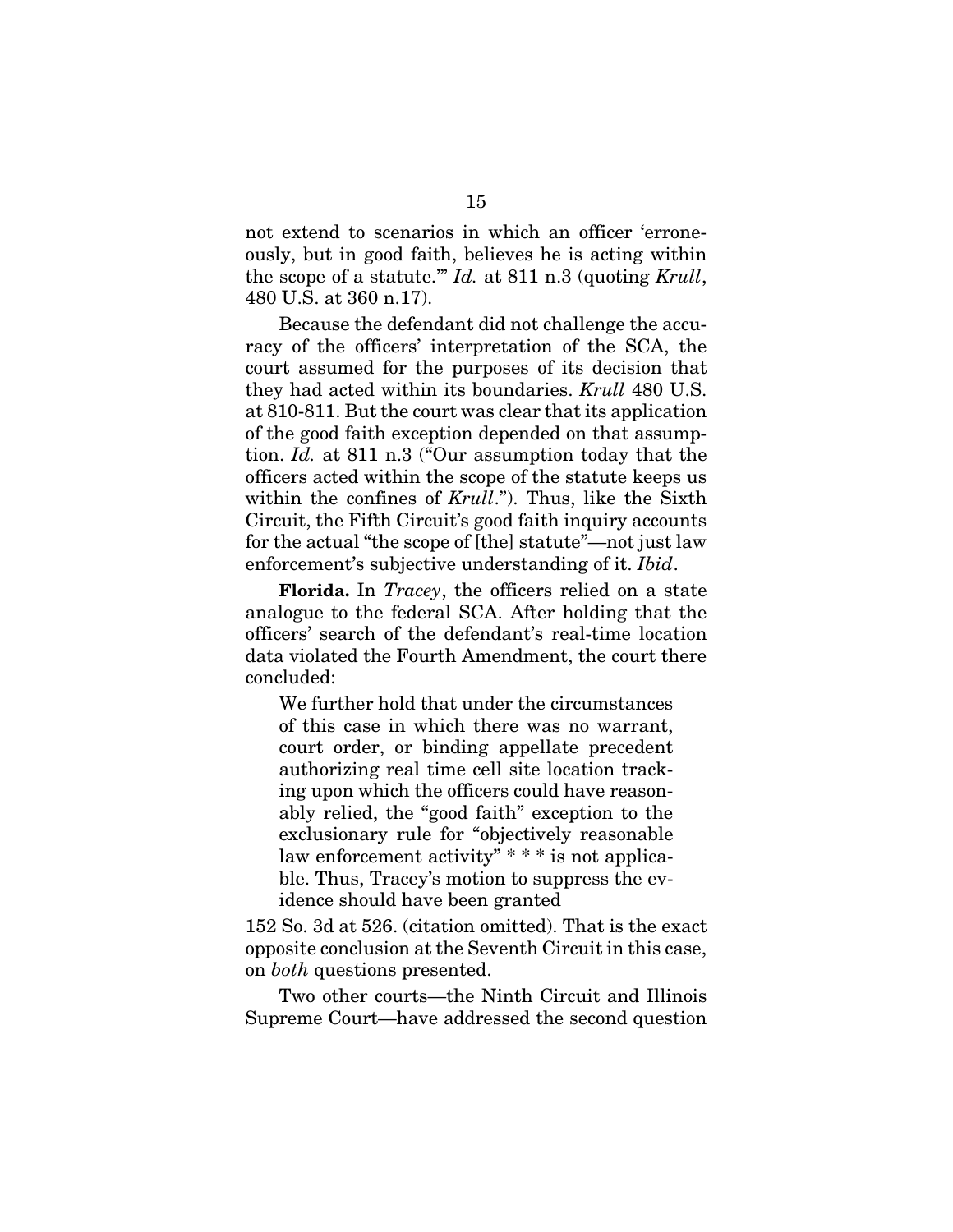presented in other legal contexts. Their decisions indicate that they would have applied the exclusionary rule in this real-time tracking case.

Ninth Circuit. The Ninth Circuit too has assessed the accuracy of law enforcement's legal interpretations when assessing whether to apply the good faith exception—and it has affirmatively declined to apply the exception where officers have relied on a mistake of law. See *United* States v. *Song Ja Cha*, 597 F.3d 995 (9th Cir. 2010).

<span id="page-21-1"></span>In *Song Ja Cha*, the government argued that the good faith exception should apply to a warrantless 26.5-hour seizure of the defendant's home and business. *Id.* at 999. The court held that the warrantless seizure was unreasonably long under *Illinois* v. *McArthur,* 531 U.S. 326 (2001), and upheld the trial court's suppression ruling on that basis. *Song Ja Cha*, 597 F.3d at 1000. The court explicitly observed that "the officers [had] made a mistake of law—they did not realize that a seizure must last 'no longer than reasonably necessary for the police, acting with diligence, to obtain the warrant.'" *Id.* at 1005 (citing *McArthur*, 531 U.S. at 332). And—most relevant here—the court held that the officers' mistake of law did not trigger the good faith exception. *Ibid.* The court thus held that the good faith exception could not apply. *Ibid.*

<span id="page-21-2"></span>Illinois Supreme Court. Finally, the Illinois Supreme Court has firmly rejected the idea that the good faith exception can apply where law enforcement has relied on its own erroneous interpretation of relevant law. In *People* v. *Madison*, 520 N.E.2d 374 (Ill. 1988),[3](#page-21-3) the state argued that law enforcement's good faith belief that a statute authorized a warrantless seizure of

<span id="page-21-3"></span><span id="page-21-0"></span><sup>3</sup> Abrogated on unrelated grounds as recognized in *Horton* v. *California*, 496 U.S. 128 (1990).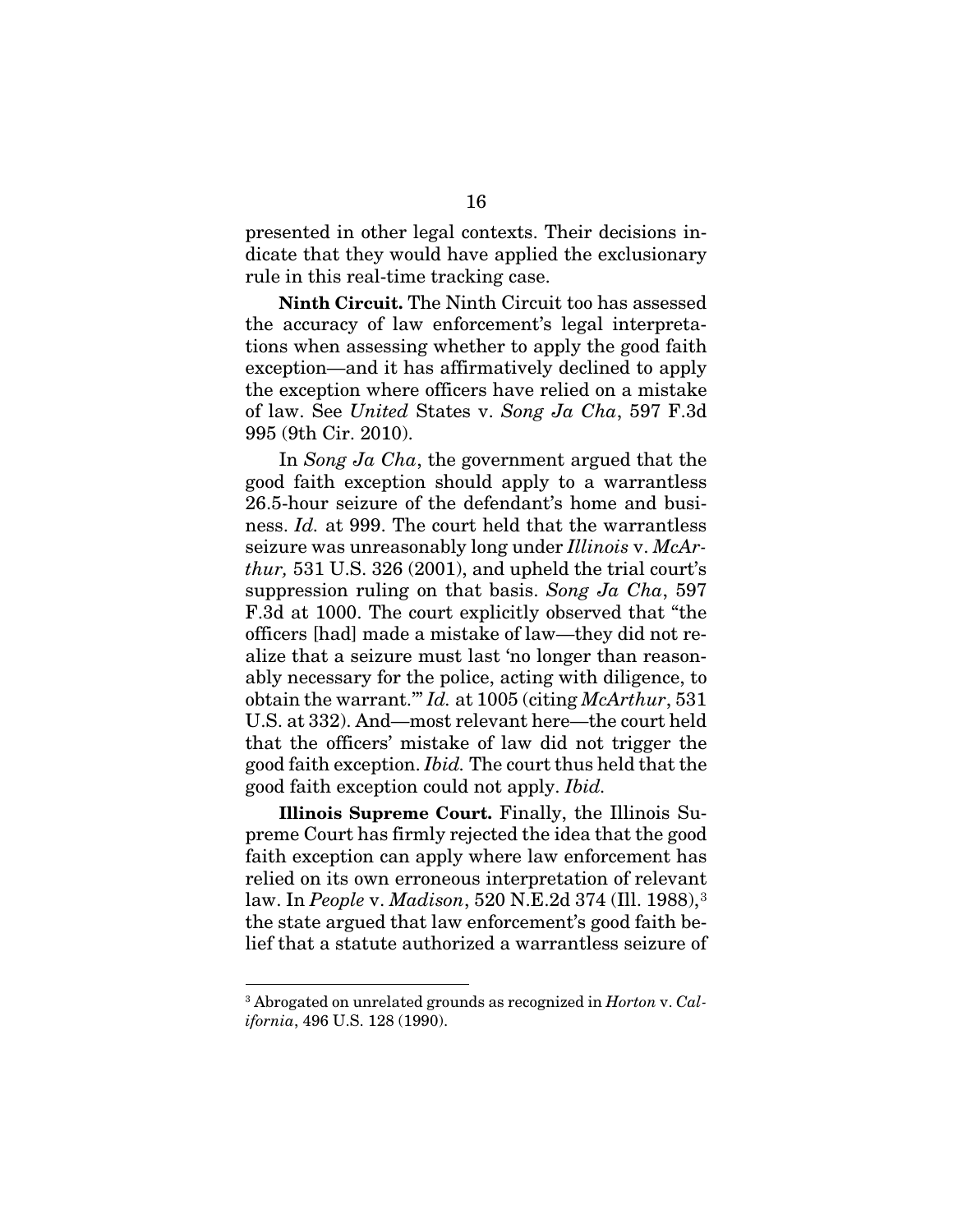the defendant's documents should trigger the good faith exception. *Id.* at 380. As the Court pointed out, however, the statute in question explicitly required a warrant. *Ibid.* And, the Court observed,

<span id="page-22-0"></span>[under] *Krull*, the officer's good faith alone is not sufficient to validate the search and seizure; the officer must also be acting on the authority of a seemingly valid warrant or statute. Here, \* \* \* \* [t]he officers were acting in defiance of, not reliance on, the language of a statute.

*Ibid.* Thus, the officer could not rely on the good faith exception to avoid suppression. *Ibid.*

<span id="page-22-3"></span><span id="page-22-2"></span>2. In contrast, the Eleventh Circuit has held that "the good-faith exception to the exclusionary rule applies" when an officer relies in good faith the SCA to obtain "real-time tracking data." *United States* v. *Green*, 981 F.3d 945, 957-958 (11th Cir. 2020), cert. denied, 141 S. Ct. 2690 (2021). The Fifth Circuit has held the same. See *United States* v. *Wallace*, 885 F.3d 806, 810–11 (5th Cir. 2018) (holding that officers' good faith reliance on the SCA defeated the exclusionary rule, without deciding whether the SCA actually permits real-time tracking). And for its part, the Second Circuit has suggested its alignment with the Fifth, Seventh, and Eleventh Circuits. See *United States* v. *Carabello*, 831 F.3d 95 (2d Cir. 2016) (declining to apply the exclusionary rule because "[t]he investigating officers believed that applicable law permitted them to request a warrantless search of a phone's GPS location" even if it did not).

<span id="page-22-1"></span>The lower courts are thus intractably divided on the question left open in *Krull*: whether a government agent's good faith but objectively incorrect reading of a statute prevents the exclusion of constitutionally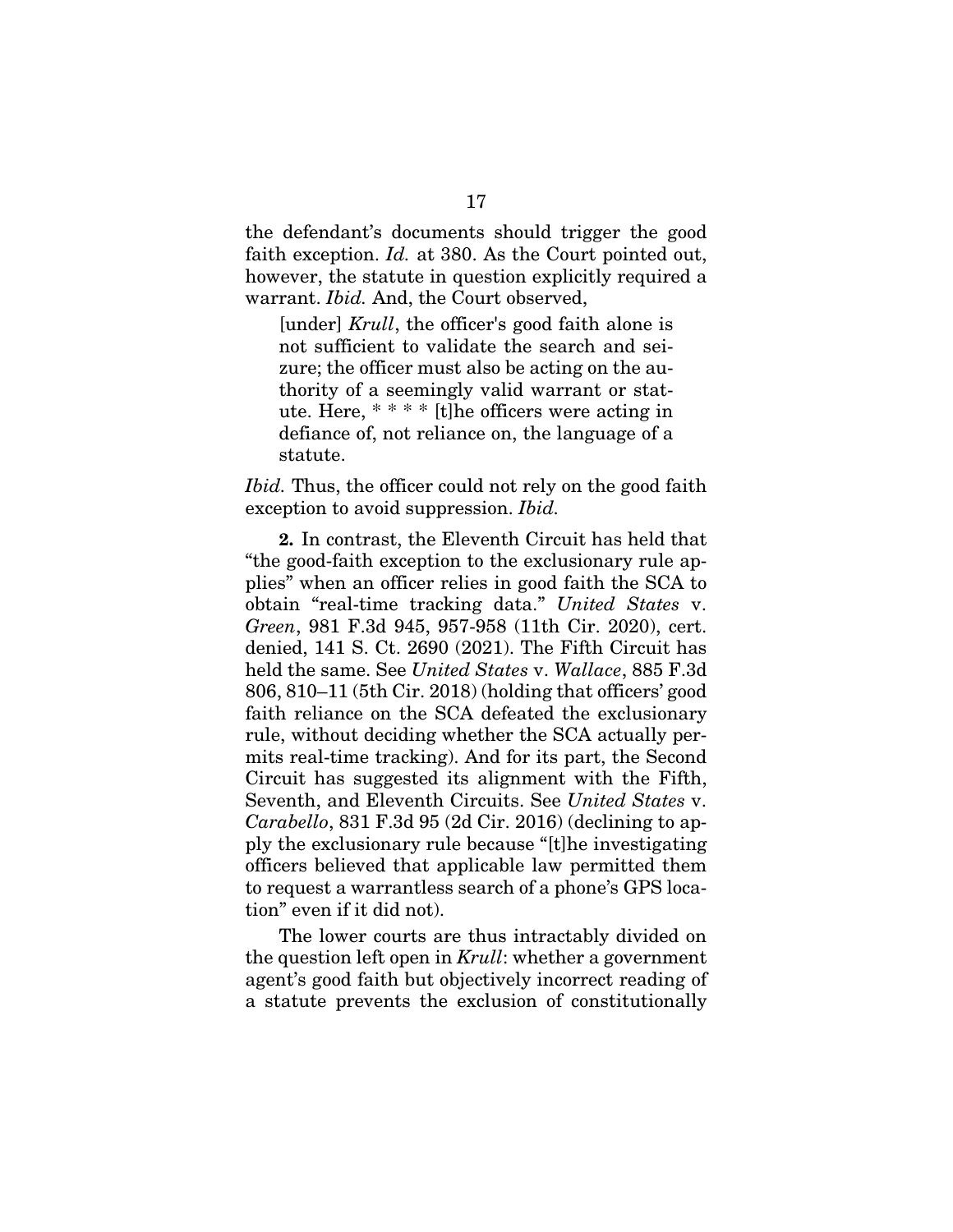tainted evidence in a criminal trial. This Court's intervention is thus desperately needed.

## <span id="page-23-0"></span>C. The questions are exceptionally important and analytically connected

1. The questions presented warrant the Court's attention. With increasing frequency, law enforcement agencies are using real-time location monitoring and tracking to obtain sensitive, hyper-specific information about Americans. By submitting a pro-forma request to a wireless provider, the government can track Americans in real-time at all hours of the day, whether they're going to work, at the doctor's office, or in the bathroom.

As Justice Alito recognized in *Jones*, of the "many new devices that permit the monitoring of a person's movements," cell phones are "[p]erhaps most significant." 132 S. Ct. at 963 (Alito, J., concurring in the judgment). People carry their phones with them virtually everywhere they go, including inside their homes and other constitutionally protected spaces. By offering accurate ongoing geolocation, real-time cell phone tracking upsets the "reasonable expectation of privacy" that exists "in the whole of [an individual's] physical movements." *Jones*, 565 U.S., at 430 (Alito, J., concurring in judgment).

Moreover, there is significant frequency—as well as a staggering rise—in the use of real-time tracking of cell phones. AT&T alone received 26,614 demands for real-time data from January 2020 to June 2021, as well as  $45,110$  "exigent" requests, many of which include demands for real-time tracking data.[4](#page-23-2) In 2020,

<span id="page-23-2"></span><span id="page-23-1"></span><sup>4</sup> Compiled from AT&T US, Inc., *Transparency Reports* (2020- 2021), perma.cc/2BT9-L2D3.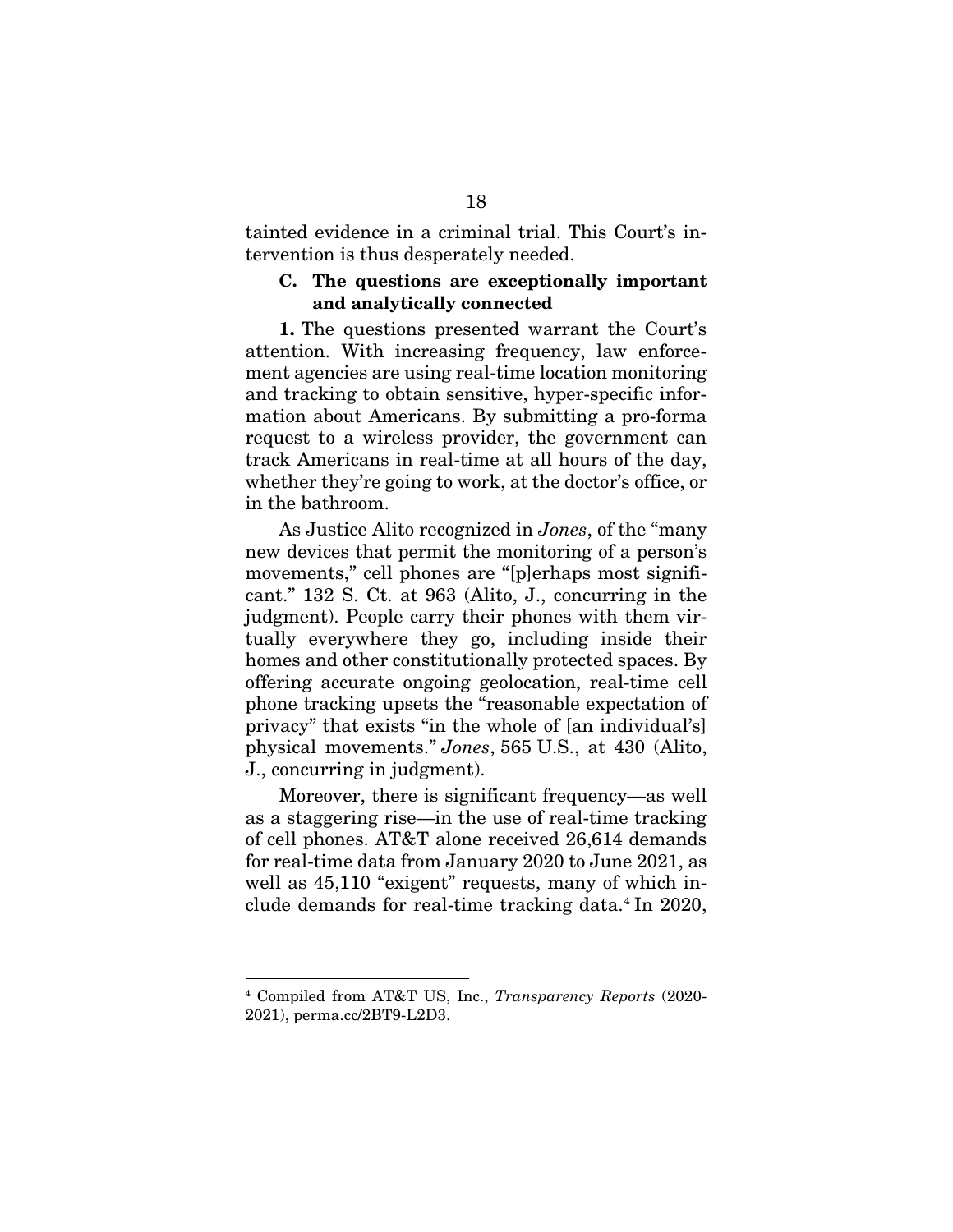Verizon Wireless and T-Mobile received 236,663 such exigency requests.<sup>[5](#page-24-3)</sup>

As long as these important legal questions remain unanswered, *tens of thousands* of citizens will be subjected to warrantless real-time phone tracking every year. And the over "90% of American adults" who own a cell phone will remain vulnerable to this invasive breach of privacy. *Riley* v. *California,* 134 S. Ct. 2473, 2490 (2014).

<span id="page-24-0"></span>2. This case is a suitable vehicle for addressing both questions presented. The Seventh Circuit answered both questions clearly on facts that present the questions cleanly. And because answering either question practically demands resolution of the other question, this case provides the Court with an appropriate opportunity to resolve these important, logically related questions together, in a single go.

<span id="page-24-1"></span>A law enforcement agency seeking to obtain realtime locational information without a warrant necessarily must invoke Section  $2702(c)(4)$  of the Stored Communications Act. Absent a warrant, a telephone carrier may only convey such information to a law enforcement agency "if the provider, in good faith, believes that an emergency \* \* \* requires disclosure without delay of information relating to the emergency." 18 U.S.C. 2702(c)(4). Almost invariably when officers attempt to justify a warrantless acquisition of real-time tracking data, courts must decide whether the use of real-time location monitoring constitutes a search under the Fourth Amendment and, if it does, to determine the applicability of the good faith exception under the SCA. As just one example, in *Tracey*,

<span id="page-24-3"></span><span id="page-24-2"></span><sup>5</sup> Compiled from T-Mobile US, Inc. Transparency Report for 2020, perma.cc/B3PD-7CRS; and Verizon Wireless, Transparency Report for the Second Half of 2020, perma.cc/Y4GN-L7UE.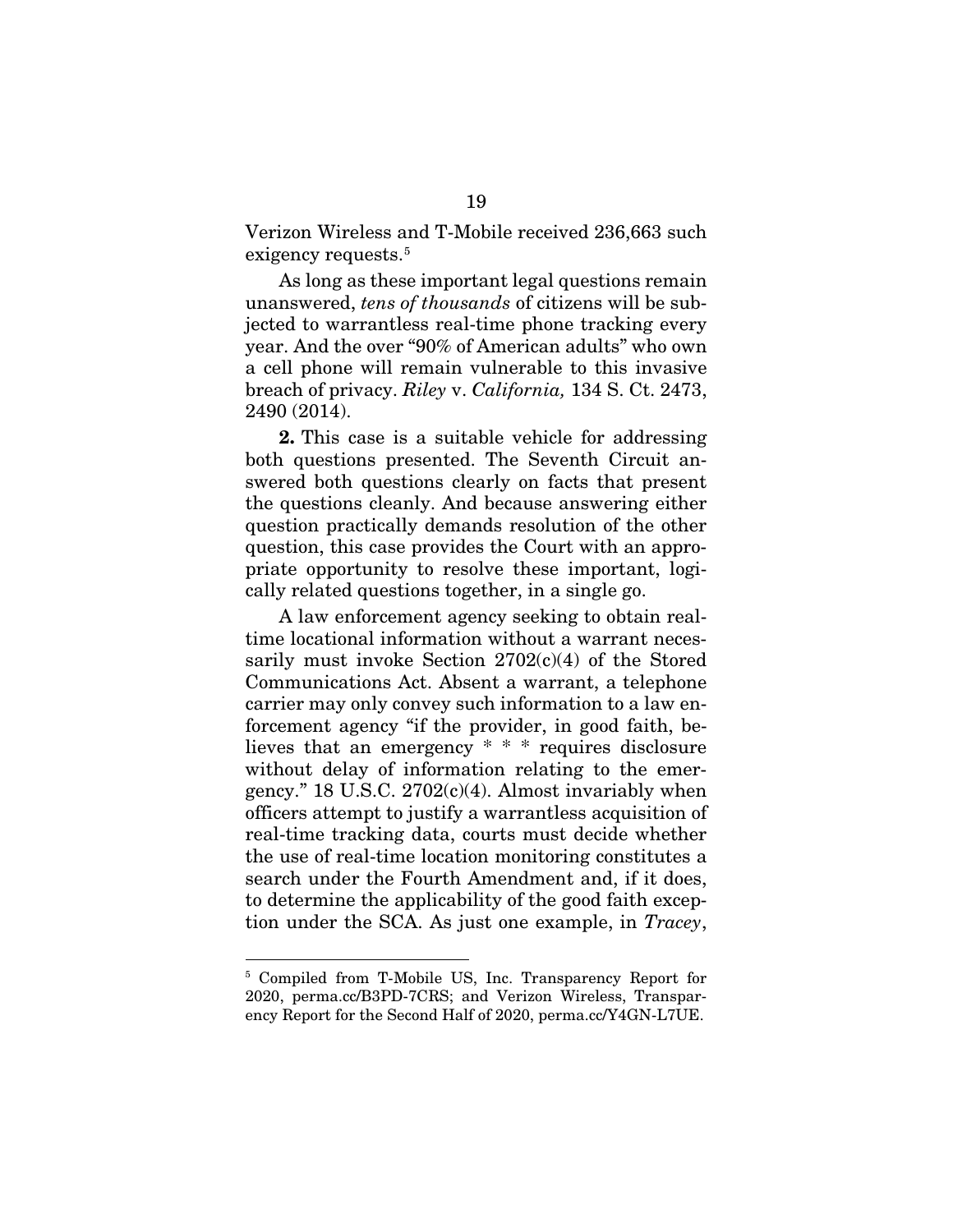the State invoked the good-faith exception, but the Florida Supreme Court ultimately concluded that the officers were not entitled to that exception because they could not have reasonably relied on the SCA's state analogue. 152 So. 3d at 526. There is therefore no denying this case would have come out differently if it had arisen in the state courts of Florida.

Awaiting independent presentations of the questions presented here would perpetuate a pervasive, ongoing offense to the Fourth Amendment. The costs of a wait-and-see approach are too grave. The time for review is now.

### D. The decision below is wrong

<span id="page-25-0"></span>1. In addressing whether real-time CSLI constituted a search, the Seventh Circuit ignored the logic of *Carpenter* and instead relied on *Knotts*, an almost forty-year-old case involving tracking via radio transmitter rather than real-time GPS or CSLI data. App., *infra,* 19a. Instead of considering the intrusiveness of the technology at issue, the court focused on the duration of the pinging and the fact that, as in *Knotts*, the police "only collected location data that Hammond had already exposed to public view" while driving on public roads. *Id.* at 22a. This analysis misses the point.

First, when an officer compels a carrier to send a ping to a cell phone, he does so because he *does not know where the person currently is*. The suspect could be driving to work. But she could just as easily be in the shower. "Cell phone tracking can easily invade the right to privacy in one's home or other private areas, a matter that the government cannot always anticipate and one which, when it occurs, is clearly a Fourth Amendment Violation." *Tracey*, 152 So. 3d at 524.

The analogy to *Knotts* is thus misplaced. The technology in that case "merely enable[d] police officers to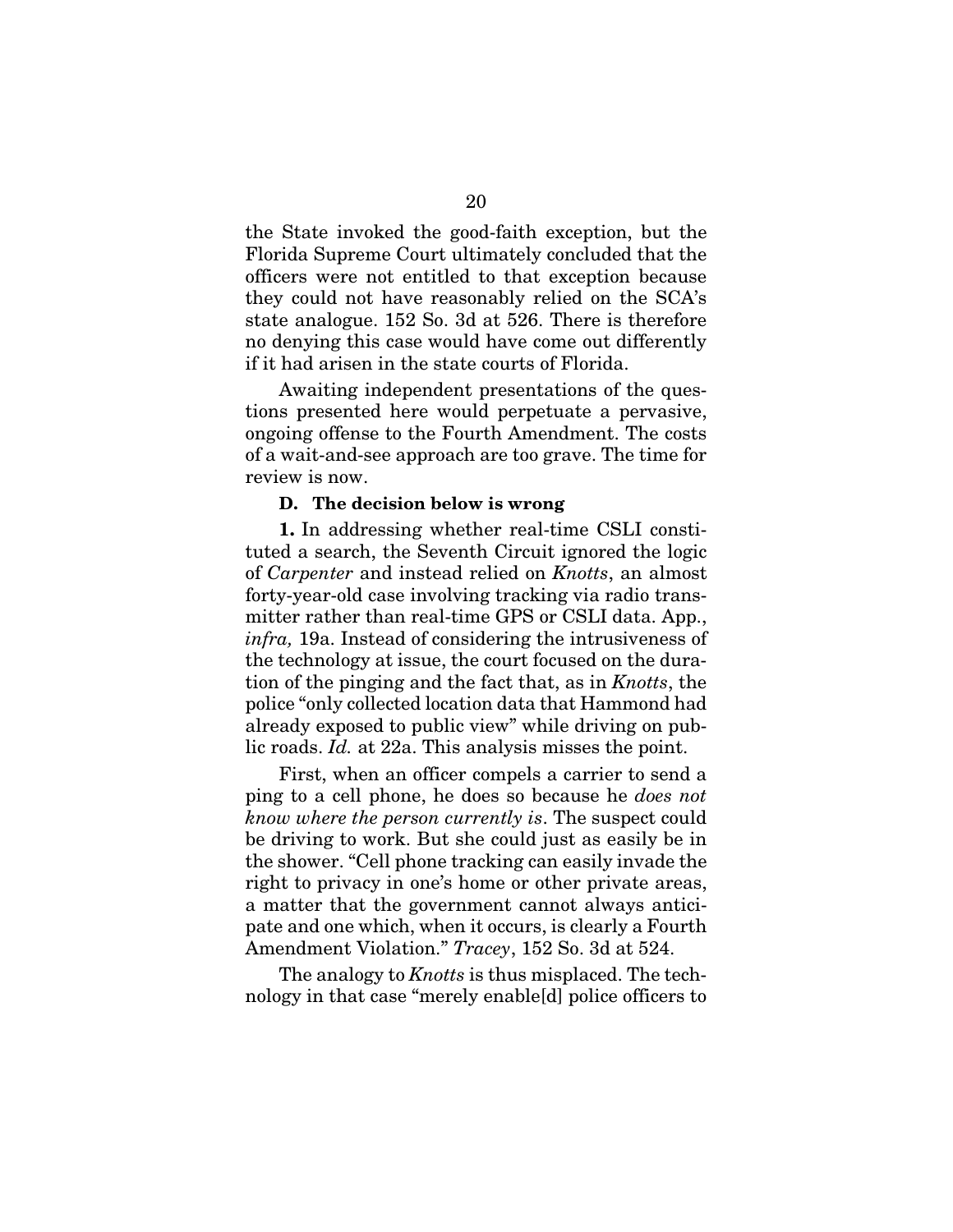accomplish the same task that they could have accomplished through '[v]isual surveillance from public places.'" *Jones*, 168 A.3d at 712 (quoting *Knotts*, 460 U.S. at 282). A radio transmitter helps police track an individual they have already located; it does not allow them—as CSLI or GPS does—to locate an individual out of thin air.

The Seventh Circuit's conclusion that the public would not reasonably expect privacy from this kind of tracking is also deeply misguided. App., *infra,* 24a. ("[S]ociety is fully aware that officers may follow and track a suspect's movements for several hours.") Police cannot guarantee that information obtained from real-time location monitoring will always point to suspects in public places. And once an officer has located a suspect sitting privately in her home, there is no unseeing that information. The public do not expect police to be able to locate them at any moment, anywhere.

2. Additionally, the decision below misinterpreted the good faith exception, mistakenly relying on Ghiringhelli's erroneous interpretation of the SCA.

The good faith exception does not apply where officers act outside the boundaries of their statutory authority. The essential purpose of the exclusionary rule is "to deter police officers from violating the Fourth Amendment." *Krull*, 480 U.S. at 348. The good faith exception operates where police officers reasonably rely on the judgement of other governmental actors, like legislators or judges, and thus cannot "properly be charged with knowledge, that [a] search was unconstitutional under the Fourth Amendment." *Id.* at 348–49. Yet, where, as here, officers rely on their own legal interpretations, "the relevant actors are not legislators or magistrates, but police officers" themselves. *Id.* at 360 n.17.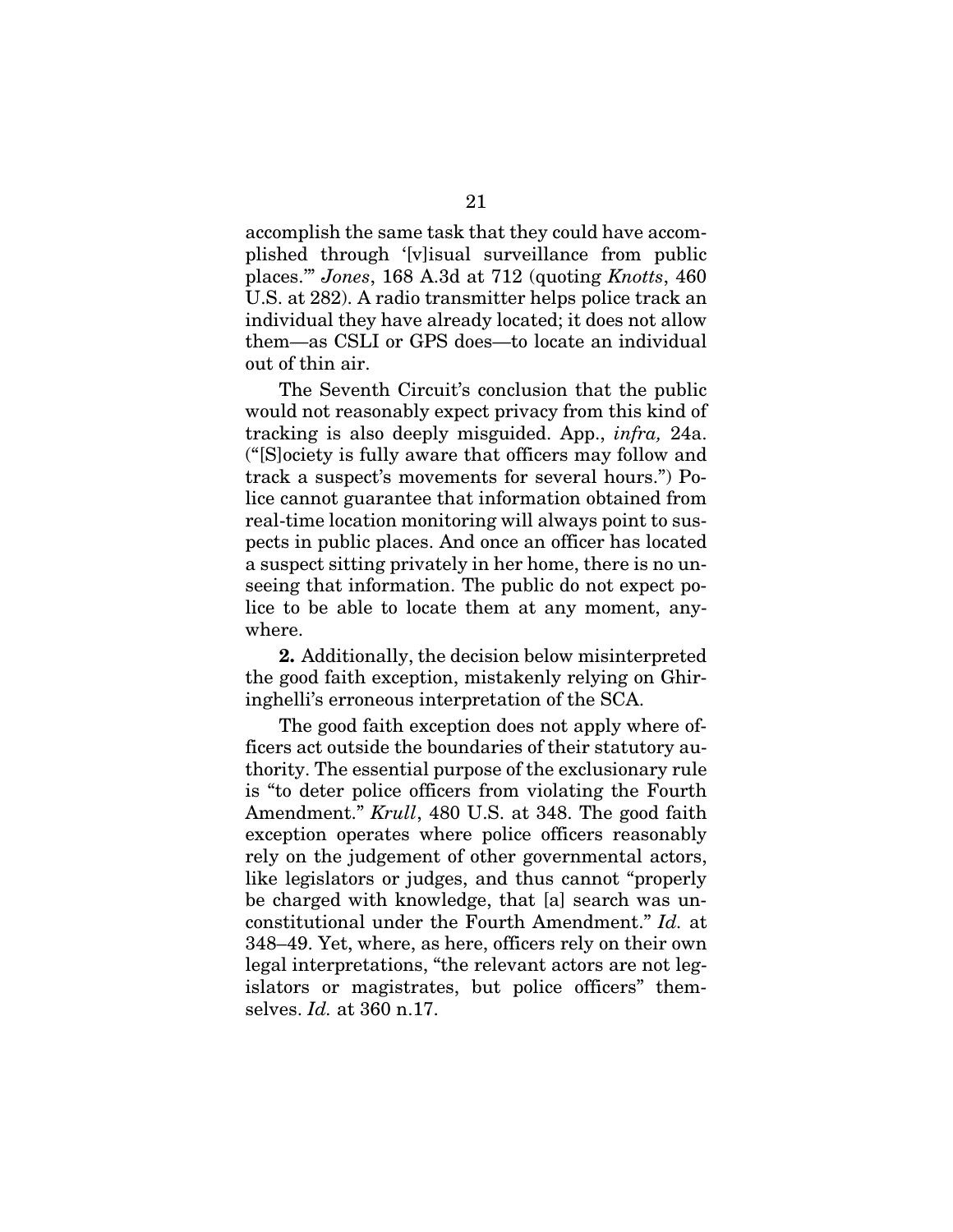<span id="page-27-3"></span>For that reason, as the Illinois Supreme Court has powerfully explained, to adopt the extension of the good-faith exception endorsed by the Seventh Circuit "would essentially eviscerate the exclusionary rule." *Madison*, 520 N.E.2d at 380. If courts were to rely on officers' erroneous understandings of statutory law, that reliance "would remove the incentive for police to make certain that they properly understand the law that they are entrusted to enforce and obey." *Song Ja Cha*, 597 F.3d at 1005. And, in doing so, it would grant the police nearly "unlimited authority to conduct searches and seizures until specifically restricted by the legislature or the courts." *Madison*, 520 N.E.2d at 380. An interpretation of the good faith exception that is so "fundamentally at odds with the central purpose of deterring police misconduct which underlies the exclusionary rule," *Madison*, 520 N.E.2d at 380, cannot be a correct reading of this Court's jurisprudence.

<span id="page-27-2"></span><span id="page-27-1"></span><span id="page-27-0"></span>Both courts below relied on Ghiringhelli's erroneous interpretation of the SCA as a basis for applying the good faith exception in this case. Contrary to Ghiringhelli's understanding, the SCA does not in fact authorize law enforcement officers to obtain real-time CSLI. Multiple courts have held and judges have opined as much. See *In re Application of the U.S. for an Order Authorizing the Installation and Use of a Pen Register Device, a Trap and Trace Device, & for Geographic Location Info.*, 497 F. Supp. 2d 301 (D.P.R. 2007); *In re Application for an Order Authorizing the Installation & Use of a Pen Register & Directing the Disclosure of Telecomms. Records for the Cellular Phone Assigned the No. [Sealed]*, 439 F. Supp. 2d 456 (D. Md. 2006); *In re Application for Pen Reg. & Trap/Trace Device with Cell Site Location Auth.*, 396